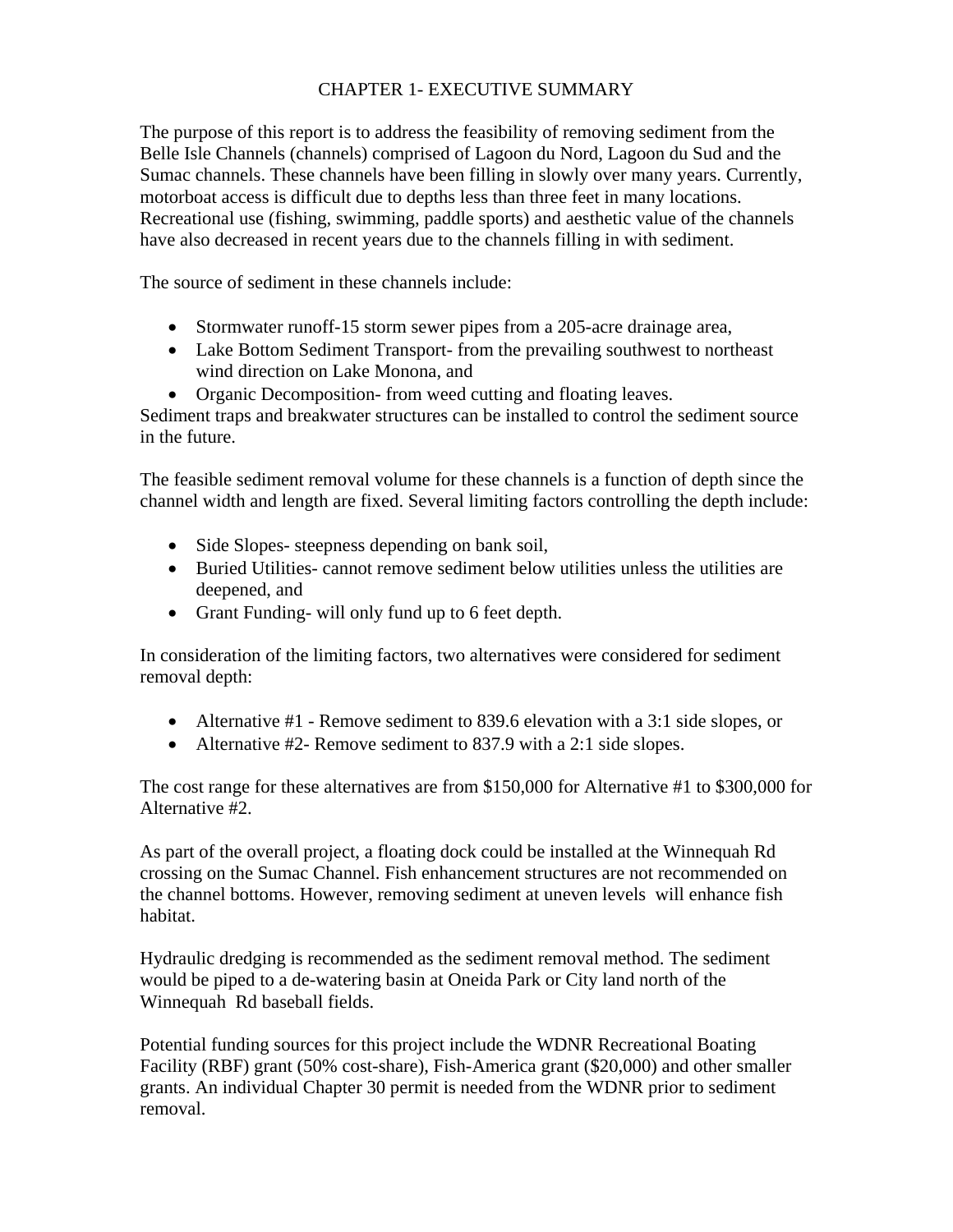At the direction of the City council, the scope of the dredging feasibility study was expanded to include consideration of sediment removed from the lagoon north of Winnequah Road to Nichols Road. Using the same two alternatives (listed above), the total sediment removal cost ranges from \$280,000 for alternative #1 to \$500,000 for alternative #2 if this additional area was dredged. Alternative #2 would involve removing consolidated sediment from the channel above Winnequah.

The feasibility of replacing the culvert at Winnequah Road with a larger bridge capable of passing boats underneath it was also analyzed. The cost to install an 8-foot high by 10 foot wide concrete box culvert is estimated at \$261,000 including road replacement and fill needed to elevate the roadway.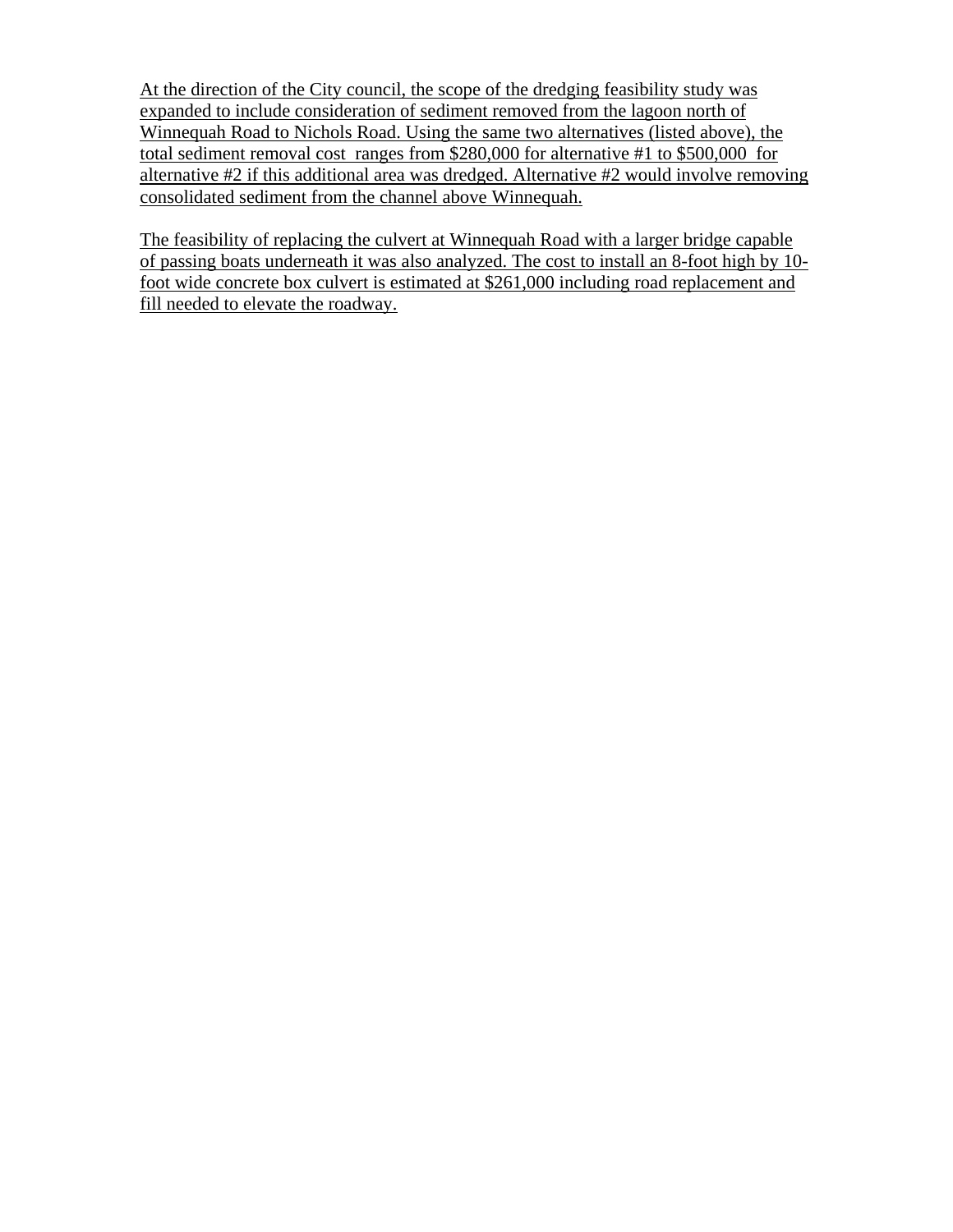#### CHAPTER 2- INTRODUCTION AND BACKGROUND

The purpose of this report is to address the feasibility of removing sediment from the Belle Isle Channels (channels) comprised of Lagoon du Nord, Lagoon du Sud and the Sumac channels. The purpose of this chapter is to describe the project location, problems associated with channel sedimentation, past restoration activities and critical channel elevations in the channels.

#### **a. Project Location**

The location of these channels is shown in Figure 1, 2 and 3. Pictures of the channels are shown in Figures 4a-k . These channels are located on the southeastern end of Lake Monona. Lake Monona is approximately 3274 acres in size and is part of the Yahara River chain of lakes. The lake provides fish and wildlife habitat, flood protection and recreational opportunities for local residents and an international community of visitors. Recreational use of Lake Monona is intense, with boaters, water skiers, sail boaters, wind surfers, anglers and swimmers taking advantage of the lake's attributes. The lake has a diverse fishery of perch, panfish, largemouth bass, northern pike, walleye and muskellunge. However, a fish consumption advisory exists for certain fish in the lake.

The channels provide access to the lake for riparian landowners and a large number of non-riparian residents. The linear dimensions of these channels are:

- Lagoon Du Nord (Nord) 1280 feet long, 50 feet wide and 2 to 4 feet deep,
- Lagoon Du Sud (Sud)-1000 feet long, 60 feet wide and 3 to 5 feet deep,
- Sumac Channel (Sumac)- 1180 feet long, 35-40 feet wide and 2 to 4 feet deep.

#### **b. Channel Sedimentation Problems**

These channels have been filling in slowly over many years. Currently, motorboat access is difficult due to the shallow conditions. A typical motorboat needs a 3 feet depth to allow the inboard motor to function without hitting the bottom and damaging the propeller. Many depths in the Nord and Sud channels are now less than 3 feet with many portions of Sumac less than 2 feet.

 Fishing opportunities in the channels have declined in recent years due to the shallow depths. The channels provide fish habitat during the early spring months when the lake is too cold to support them. The protected channels heat up quicker than the lake and fishing is excellent until the channels overheat in the summer months and the fish vacate to the cooler lake water. During the spring and early summer, approximately 6 fishermen per weekday and 12 fishermen per weekend day use the public access points at the end of Pocahontas Drive, Nishishin Trail and Winnequah Road for on-shore fishing. Fishermen also troll the channels from boats to catch fish. Approximately 12 fisherman per weekday and 36 fisherman per weekend day troll these channels from boats during the early summer and spring. (These estimates are provided by a landowner with property along the entrance to the Nord channel.)

Due to the sheltered, calm water, the channels are also heavily used by kayakers and canoeists (paddle sports). One of the Belle Isle residents is a world-class kayaker and offers lessons from his house weekly on the channels. Approximately 6 paddle sport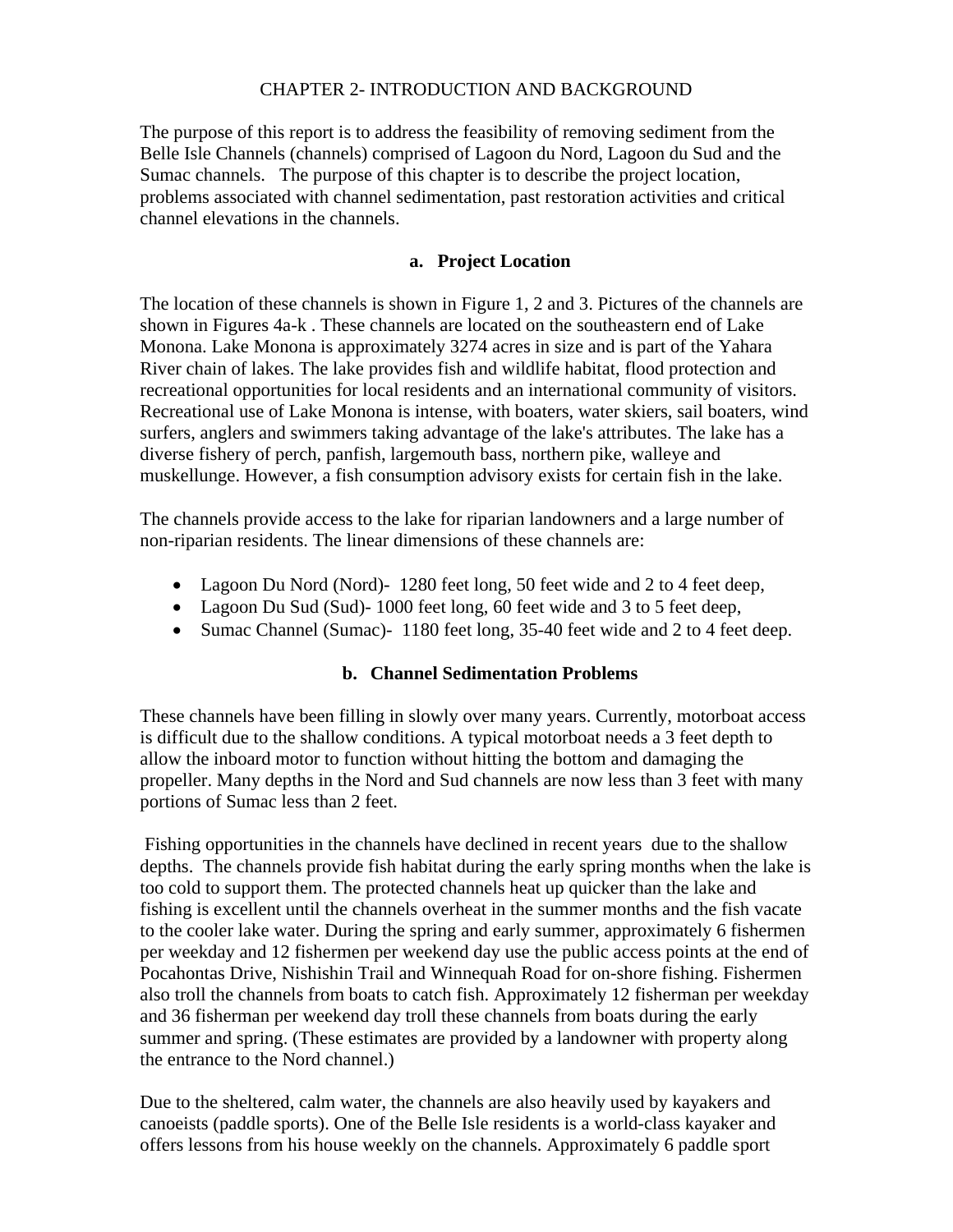Figure 4a- Sumac Channel- Looking North to Winnequah Road

Figure 4b- Sumac Channel- Looking South to Lagoon du Nord

Figure 4c- Sumac Channel Bulkhead

Figure 4d- Sumac Channel- Looking South to Lagoon du Nord

Figure 4e- Sumac Channel Midway- Looking North

Figure 4f- Sumac Channel Midway –Looking South

Figure 4g- Sumac Channel – at South End Looking to Confluence with Lagoon Du Nord

Figure 4h- Lagoon du Nord –at Bridge looking East

Figure 4i- Lagoon du Nord Bridge- Looking East from channel

Figure 4j- Lagoon du Nord Bridge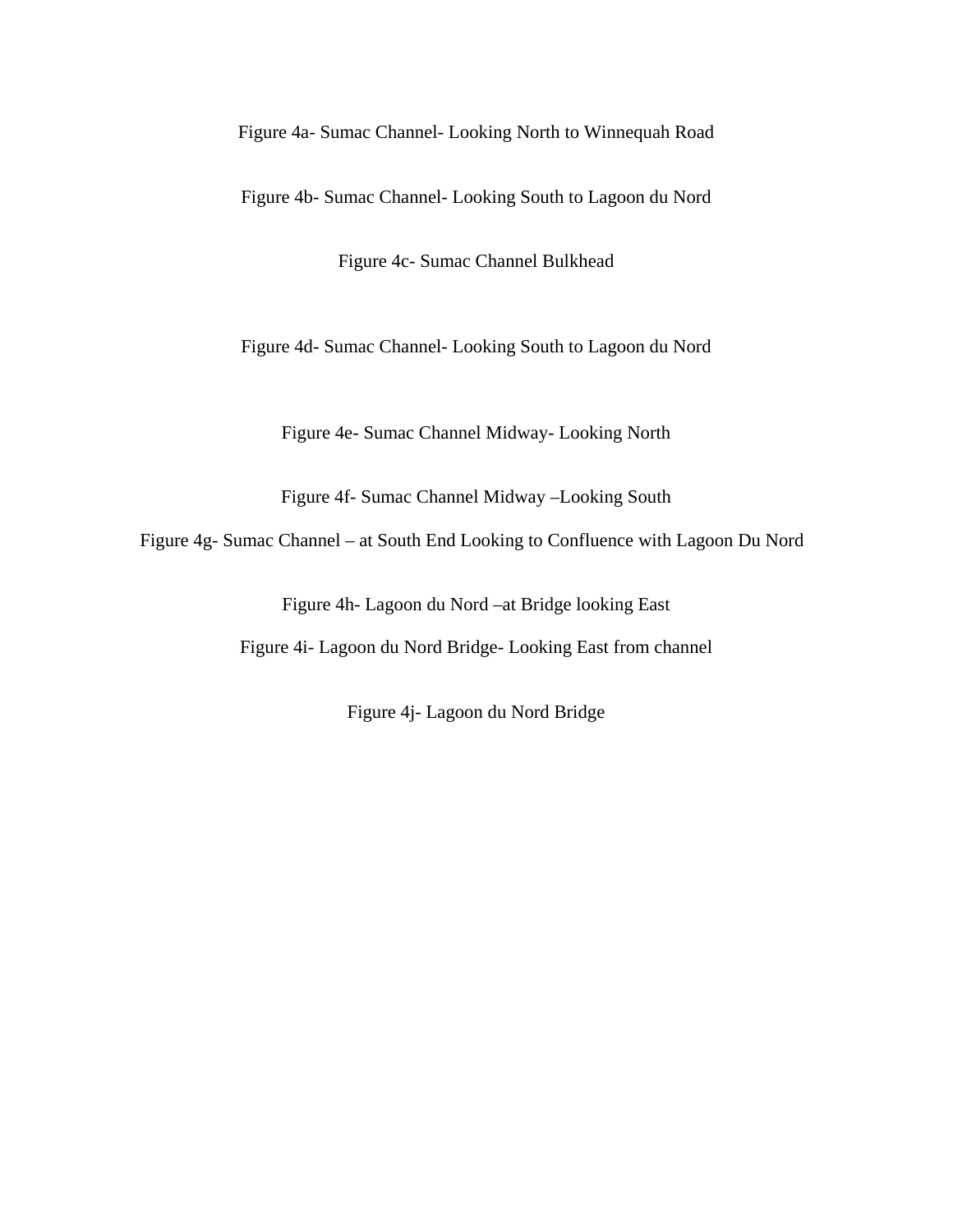

Figure 4k- Lagoon Du Sud Channel-Looking east from Bridge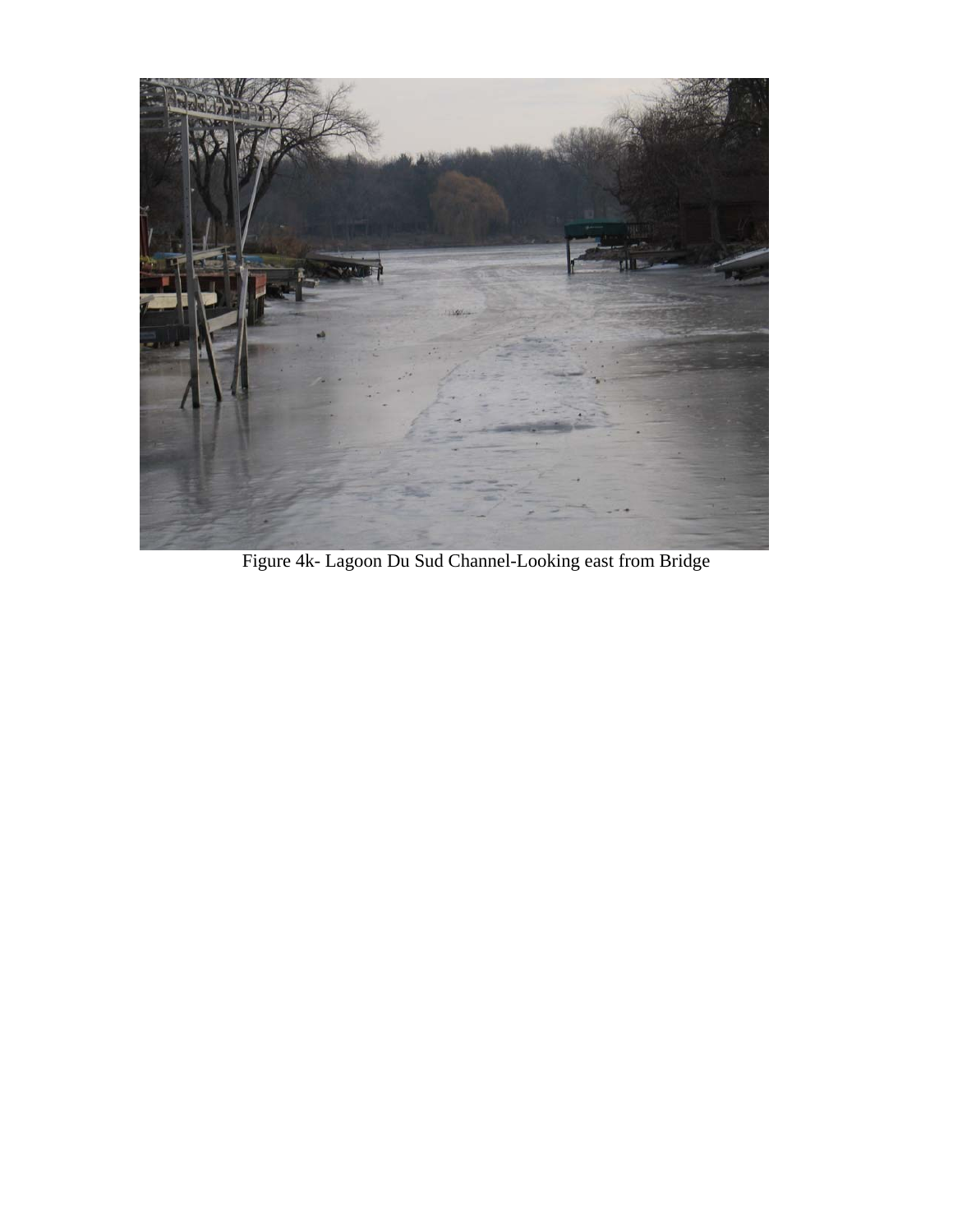enthusiasts per weekday and 12 paddle sports enthusiasts per weekend day use these channels.

Due to the large floods in 1997, 1998, 2000 and 2004, these channels have become more rapidly filled in with sediment. As the recreational opportunities have diminished, the residents of Belle Isle have become more vocal in describing these problems to the city. A listing of local support letters and petitions is shown in Appendix – and a newspaper article describing the current condition.

The channel sediment deposition has created a number of problems:

- Reduced fish habitat during summer months- In telephone conversations with Kurt Welke, fisheries biologist for the WDNR, he indicated that these channels serve an important function to the fish population by providing a warm area for them to reside in the spring while the lake slowly warms. However, in the summer, these channel become overheated and the fish leave for the cooler waters of the lake. By excavating foreign material from the channel bottom, the channels will remain cooler and continue to provide fish habitat longer into the summer. Excavating down to the courser sediment may also improve fish habitat.
- Reduced recreational opportunities for paddle sport enthusiasts- As described above, these channels are heavily used by canoeists and kayakers. However, due to the reduced depth caused by sedimentation, the kayakers rudder (skag) and canoeists keel hits the bottom and they cannot access the channel. In addition, the paddle of the kayakers/canoeists cannot be used due to the shallow depths. Many paddle sport enthusiasts from areas other than Belle Isle have signed petitions and a letter of support from Rutabaga is included in Appendix A to document these problems.
- Excessive algae growth in the channel- As the channel depths have become increasingly shallow, the algae and weed growth has increased. Abundant rooted aquatic plant growth has historically occurred in Lake Monona, particularly in Monona Bay and Turville Bay. As depths have decreased in the channel, rooted plant growth has increased. Eurasian water milfoil (*Myriophyllum spicatum*), a non-native aquatic plant having less fisheries value than native plants, invaded the lake in the last 50 years and is now common in the channel.

 In August of 2005, The City of Monona, in response to the local concerns, applied for a WDNR Lake Planning grant to address the feasibility of restoring these channels by removing accumulated foreign materials, install a floating dock, and adding fish enhancement structures to the channel bottom.

## **c. Past Restoration Activities**

The channels were created circa 1911-12 when the Belle Isle area was surveyed in 1912 by Ray Owen (See Appendix B ). An early aerial photograph from the 1930's clearly shows the Nord and Sud Channels and the Sumac channel extending north and ending at Winnequah Rd.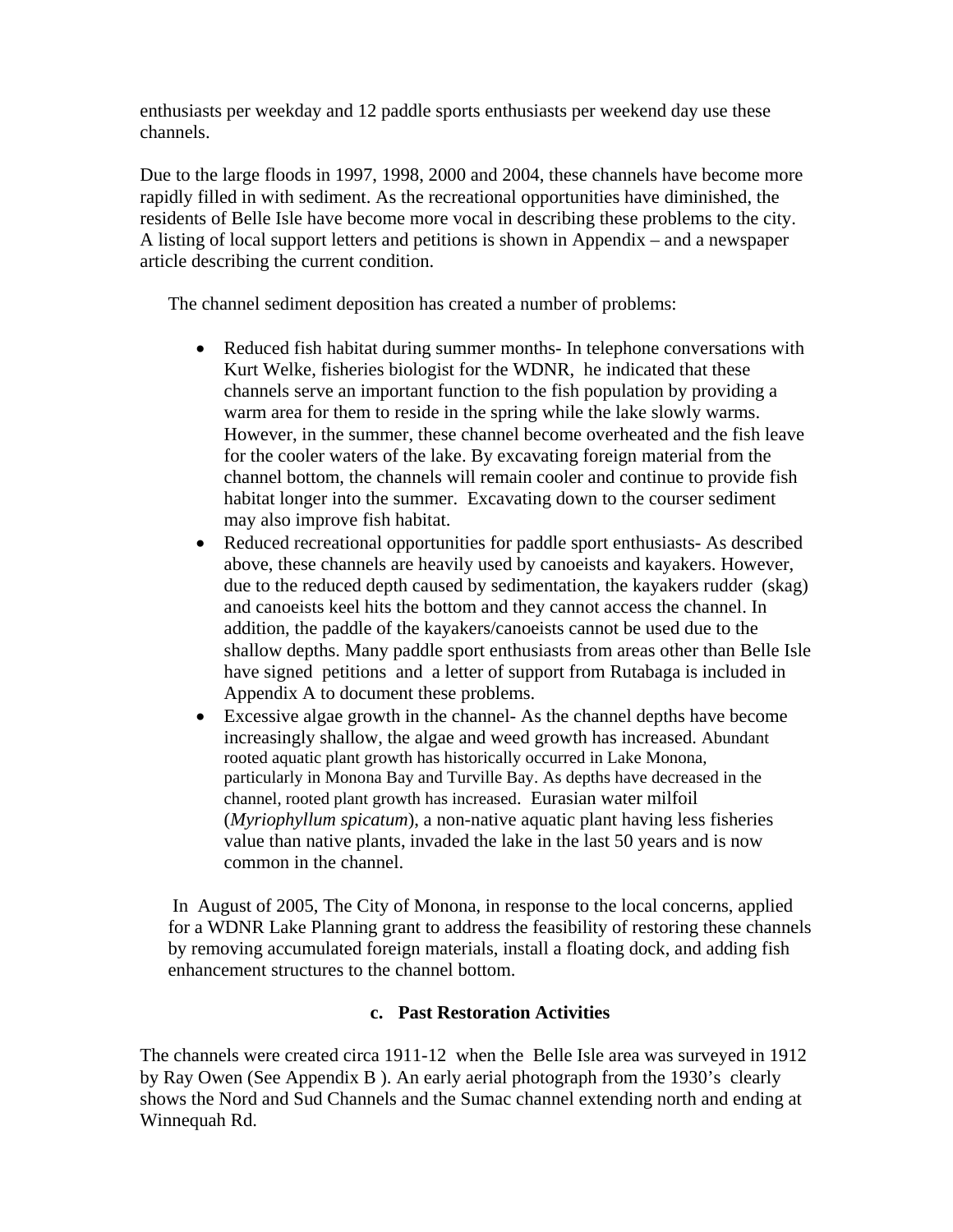None of the early records or drawings concerning the depths of the original channels can be located. Based on conversations with residents having lived here since 1951, the channels were dredged in 1949 with the dredging spoil material used to create the baseball diamonds north of Winnequah Road. (Narrative correspondence with LaBelle).

In September of 1968, the Sumac Channel was extended from Winnequah Road to Nichols Road creating the Interlake Lagoon area. No design plans or channel depths were found for this project.

In 1978, the Sumac channel was dredged from Winnequah Road to 80 feet south of Winnequah Road with approximately 2 feet of sediment removed to a 4 foot channel depth.

In 1984, the Nord and Sud bridges were repaired and resurfaced with driven piles 55 feet deep.

# **d. Channel and Utility Depths**

Research concerning past channel bottom elevations yielded little infomation. A 1969 water main crossing of the Nord bridge shows a channel elevation of -5.5 ft City datum while the 1984 Bridge plans show a -6 ft elevation at both the Nord and Sud bridges.

Based on narrative correspondence with older Belle Isle residents, the channel depths remained from 5.0 to 6.0 feet deep through the 1980's. One resident remembers diving from the Sud bridge in the 1968 and also diving from a swimming platform on the Sud Channel. This information is confirmed by both the 1978 Sumac dredge plans and the 1984 bridge plans which show a 4 foot Sumac depth and a 4.9 foot depth at both bridges.

Sanitary, water main and gas utility pipes cross underneath the Nord and Sud channel in siphons at the bridge locations. The elevation of the water main siphon is at -8.9 feet while the sanitary pipe is at  $-6.9$  (Nord) and  $-7.2$  feet (Sud) (See Appendix C). The gas line crossing at both bridges is much deeper-approximately 20 to 30 feet below the channel bottom.

This project involved surveying both hard and soft channel bottom elevations at several locations along the Nord, Sud and Sumac channels. The survey results are shown in Appendix D and summarized below:

| <b>Station</b> | <b>Station</b> | Max Soft  | Average   | Average Soft         | Max Soft Channel  |
|----------------|----------------|-----------|-----------|----------------------|-------------------|
|                | Location       | Channel   | Soft      | <b>Channel Depth</b> | Depth             |
|                |                | Elevation | Channel   | (from Summer         | (from Summer      |
|                |                | (City)    | Elevation | Minimum Lake         | Minimum Lake      |
|                |                | Datum)    | (City     | elevation)           | elevation)        |
|                |                |           | Datum)    | ft)                  | (f <sub>t</sub> ) |
| Nord-1         | @ West side of | $-4.97$   | $-3.59$   | 2.52                 | 3.91              |
|                | bridge         |           |           |                      |                   |
| Nord-2         | @ East side of | $-4.97$   | $-3.84$   | 2.47                 | 3.61              |

## **TABLE 1- Existing Surveyed Hard and Soft Channel Bed Elevations**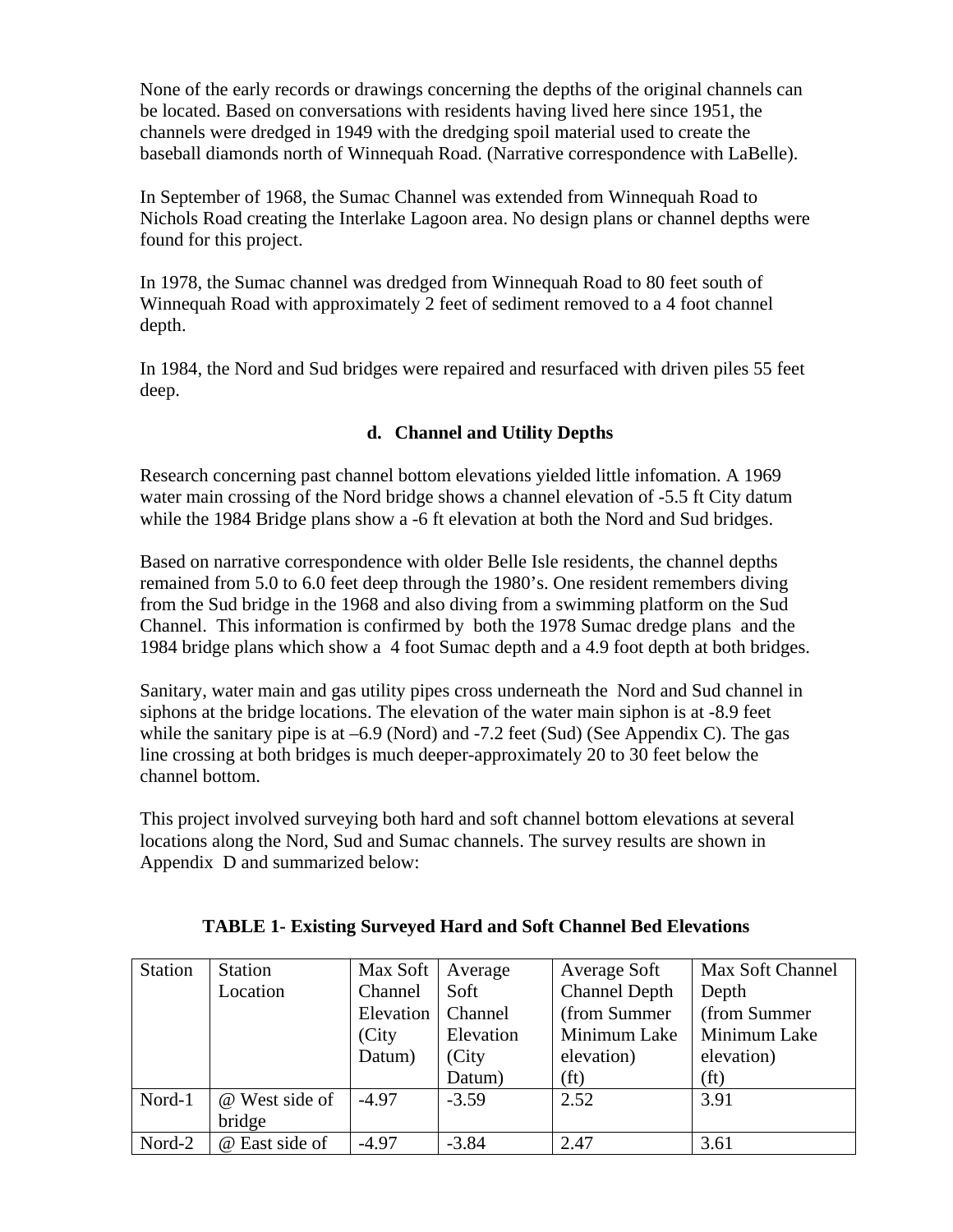|                          | bridge                                                |         |         |      |      |
|--------------------------|-------------------------------------------------------|---------|---------|------|------|
| Nord-3                   | @ East end of<br>channel                              | $-5.08$ | $-4.18$ | 3.21 | 4.11 |
| Nord-4                   | @ West end of<br>channel                              | $-4.99$ | $-4.53$ | 2.11 | 2.61 |
| $Sud-1$                  | @ East end of<br>channel                              | $-7.16$ | $-6.57$ | 4.36 | 5.01 |
| Sud-2                    | @ East side of<br>bridge                              | $-5.21$ | $-4.74$ | 3.04 | 3.51 |
| $Sud-3$                  | @ West end of<br>channel                              | $-6.83$ | $-5.84$ | 3.01 | 3.61 |
| Sumac-<br>1              | 90 feet South<br>of Winnequah<br>Rd crossing          | $-3.78$ | $-3.52$ | 2.31 | 2.75 |
| Sumac-<br>$\overline{2}$ | 360 feet<br>upstream<br>(North) of<br>Sumac -3        | $-3.51$ | $-3.59$ | 2.11 | 2.45 |
| Sumac-<br>3              | 370 feet<br>upstream<br>(North) of<br>Sumac-4         | $-3.76$ | $-3.41$ | 2.12 | 2.65 |
| Sumac-<br>$\overline{4}$ | 45 ft upstream<br>(North) of<br>confluence w/<br>Nord | $-4.22$ | $-3.76$ | 2.48 | 3.05 |

Table 1 demonstrates the extent which the channels have filled in since 1984. A 3 foot clearance is needed between the water surface and channel bottom for motor boat access to prevent engine damage. In many places, the clearance is much less than 3 feet including the entire Sumac Channel and the west end of Lagoon du Nord.

.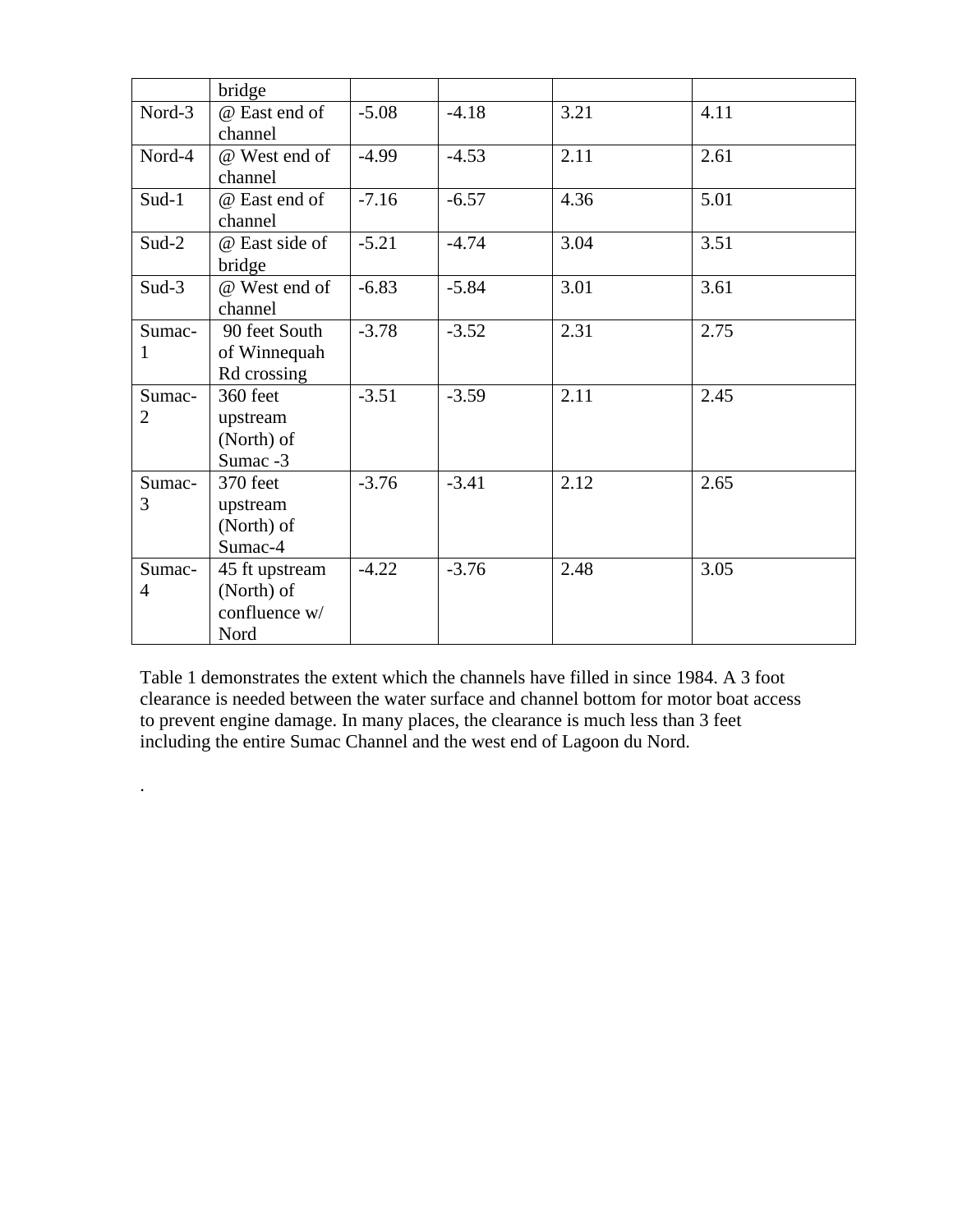#### CHAPTER 3 – SEDIMENT SOURCE AND CONTROL

The purpose of this chapter is to determine the source of the sediment in the channels and to recommend improvements which control the future sediment loading from these sources. As described in Chapter 2, these channels have not been dredged since 1949 and have slowly become filled with sediment throughout the years. This sediment deposition has transformed a swimmable, fishing, recreational channel into an inaccessible, shallow ditch. If the source of the sediment is not addressed and controlled, the channels will continue to fill up rapidly and dredging will need to occur more frequently.

#### **a. Sediment Sources**

The source of sediment in these channels include:

- a. Stormwater runoff- The drainage area for this area is approximately 205 acres including the Interlake Lagoon area as shown in Appendix F. 15 storm sewer pipes from 12 inch to 24 inch diameter drain to the lagoon at various outfall points. This stormwater drainage contains suspended sediment which settles out of the stormwater once in the lagoon. Eventually this sediment ends up in the Sumac and Lagoon du Nord channels. A picture of the excessive sediment at the Winnequah Outfall is shown in Figure 5. The sedimentation caused by stormwater runoff is a reason that the Sumac Channel has higher sediment levels than the Nord or Sud channel.
- b. Lake Bottom Sediment Transport- Another source of sediment is the accumulated sediment on the bottom of Lake Mendota. This lakebed sediment is transported by the lake current which blows in a predominately southwest to northeast direction. This current pushes the sediment to the west edge of the Nord and Sud channels. The current in the channels is predominately west to east and the sediment is carried along with the current. The Lake bottom sediment is the reason that the west end of the Nord Channel is the most filled in of the Nord and Sud channels.
- c. Weed- cutting debris- The County weed-cutting machine actively cuts weeds in the Lake during the summer months. Although the machine picks up some of the cut weeds, a potion of the weeds floats away. Debris from the weed cutting machine is pushed by the surface current to the west edge of the channels. Eventually, this weed material decomposes and contributes to the sediment on the bottom of the channels. Long-time channel residents have seen the floating weed debris float through the channels when they were deeper. However, due to the shallow depths, the floating weeds have hung up and decomposed rather than floating through.
- d. Organic decomposition (leaves, etc)- The leaves of the many trees also fall directly on the channels and decompose adding to the organic sediment on the bottom.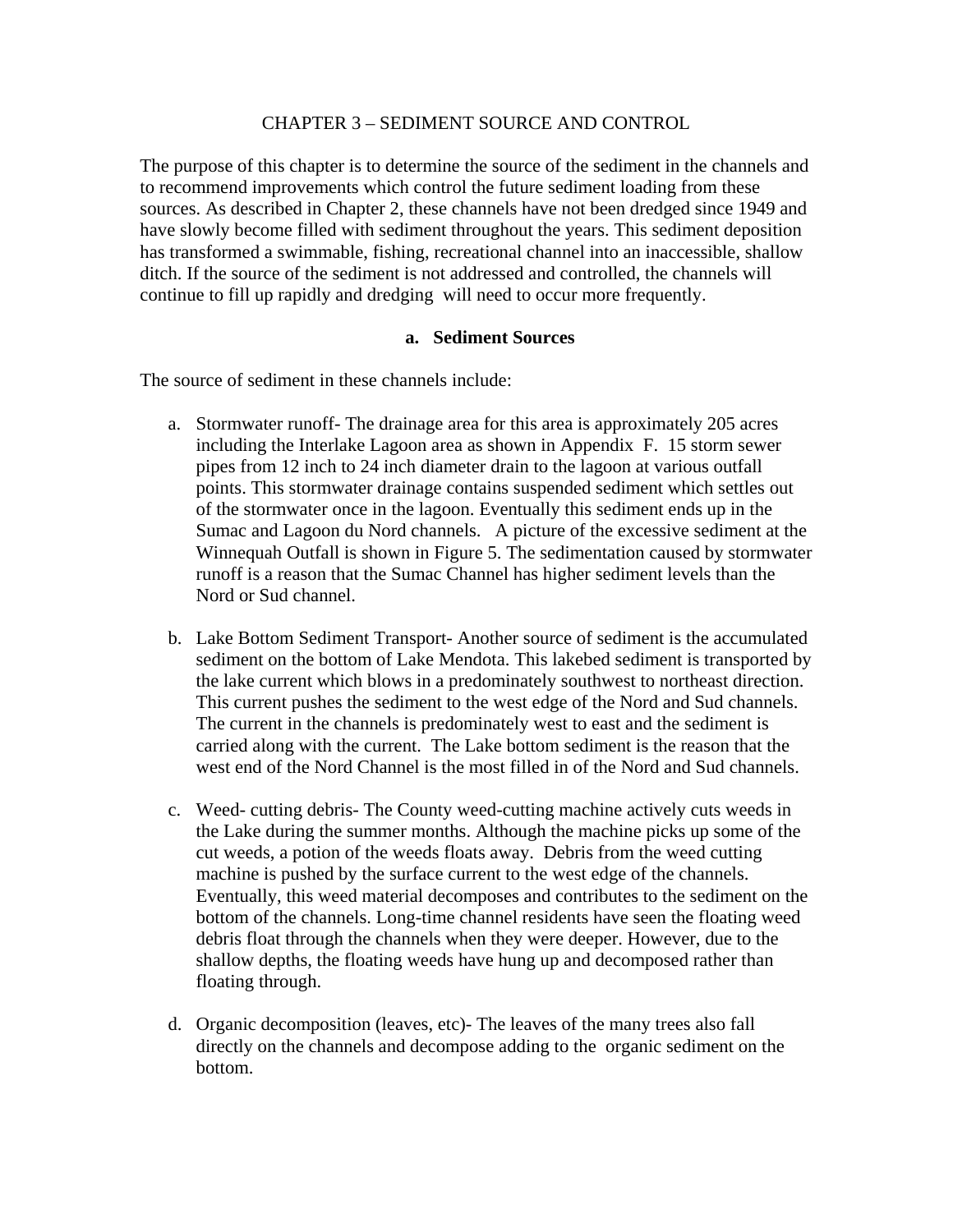Figure 5- Sediment Buildup at Winnequah Road Culvert outlet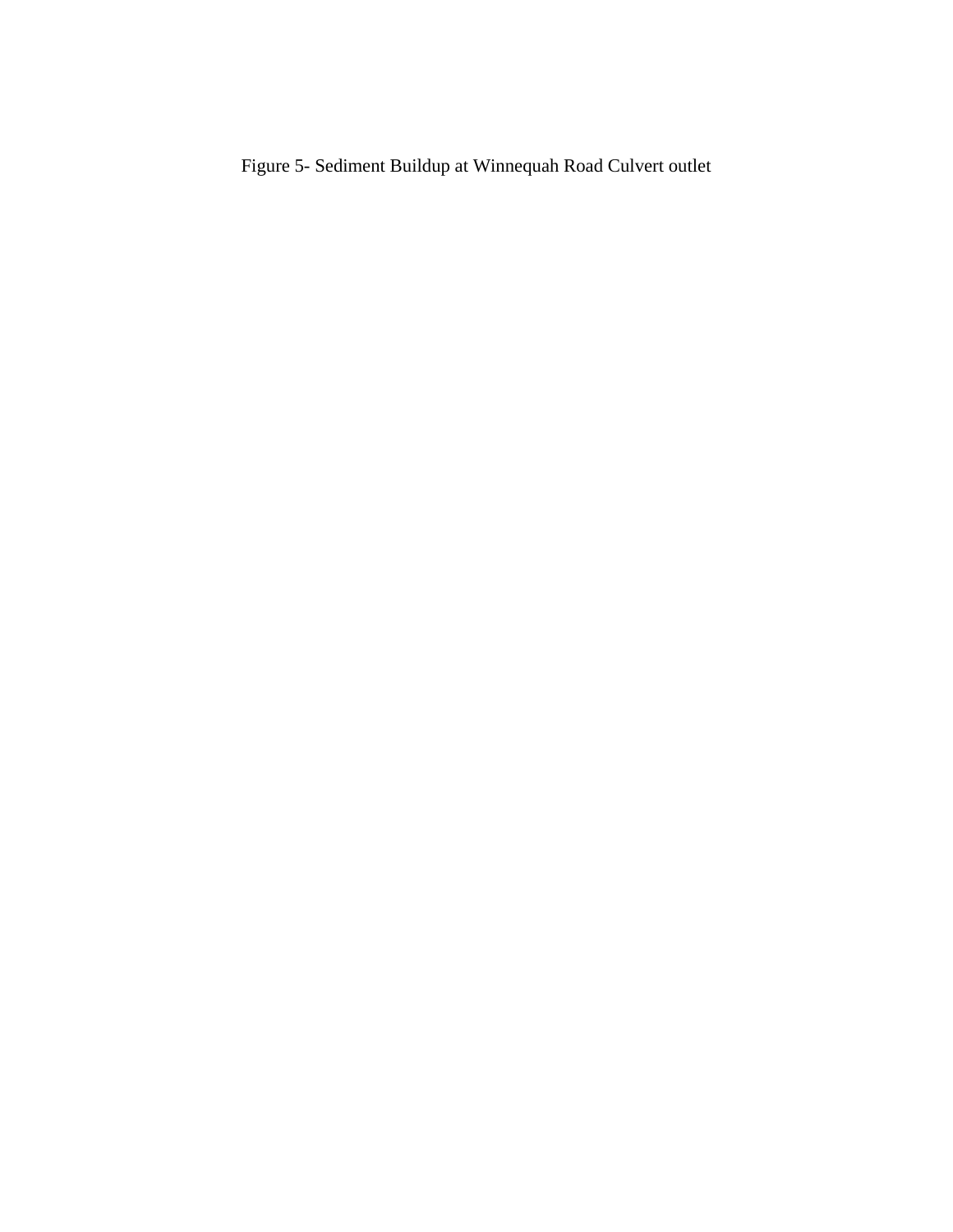Of these sources, stormwater runoff is the primary sediment source in the Sumac Channel while lake bottom sediment is the primary source in the Nord and Sud channel (particularly in the West end).

#### **b. Sediment Control Structures**

The following control structures are proposed to control future sediment transport into the channels:

- a. Breakwater- A breakwater structure consisting of submerged rocks could be placed outside the western entrance to the Nord and Sud channels. These rocks would form a barrier to the migrating lake bottom sediment. Breakwater structures have been used by the City of Madison to protect harbor and boat landing areas on Lake Monona.
- b. Concrete bottom sediment trap- A sediment trap could be constructed on the Sumac channel. This trap would have an entrance ramp to allow for easy access for vehicles to remove sediment. This trap could be installed near the Winnequah Road outlet pipe –either on the upstream or downstream side. A schematic drawing of this trap is shown in Figure 6 a-b. Pictures of a sediment trap are shown in Figure 7 a-d.
- c. Reduce sediment inflow at sources in Monona upstream of the Interlake Lagoon. By reducing the sediment inflow into the Interlake Lagoon, the need to dredge in the Sumac and Nord channels will be eventually reduced. Although this is a longterm goal, Monona does have a stormwater permit which will require a 20% reduction in sediment loading by 2008 and a 40% reduction by 2013.This permit requirement will possibly require the installation of sediment control measures upstream.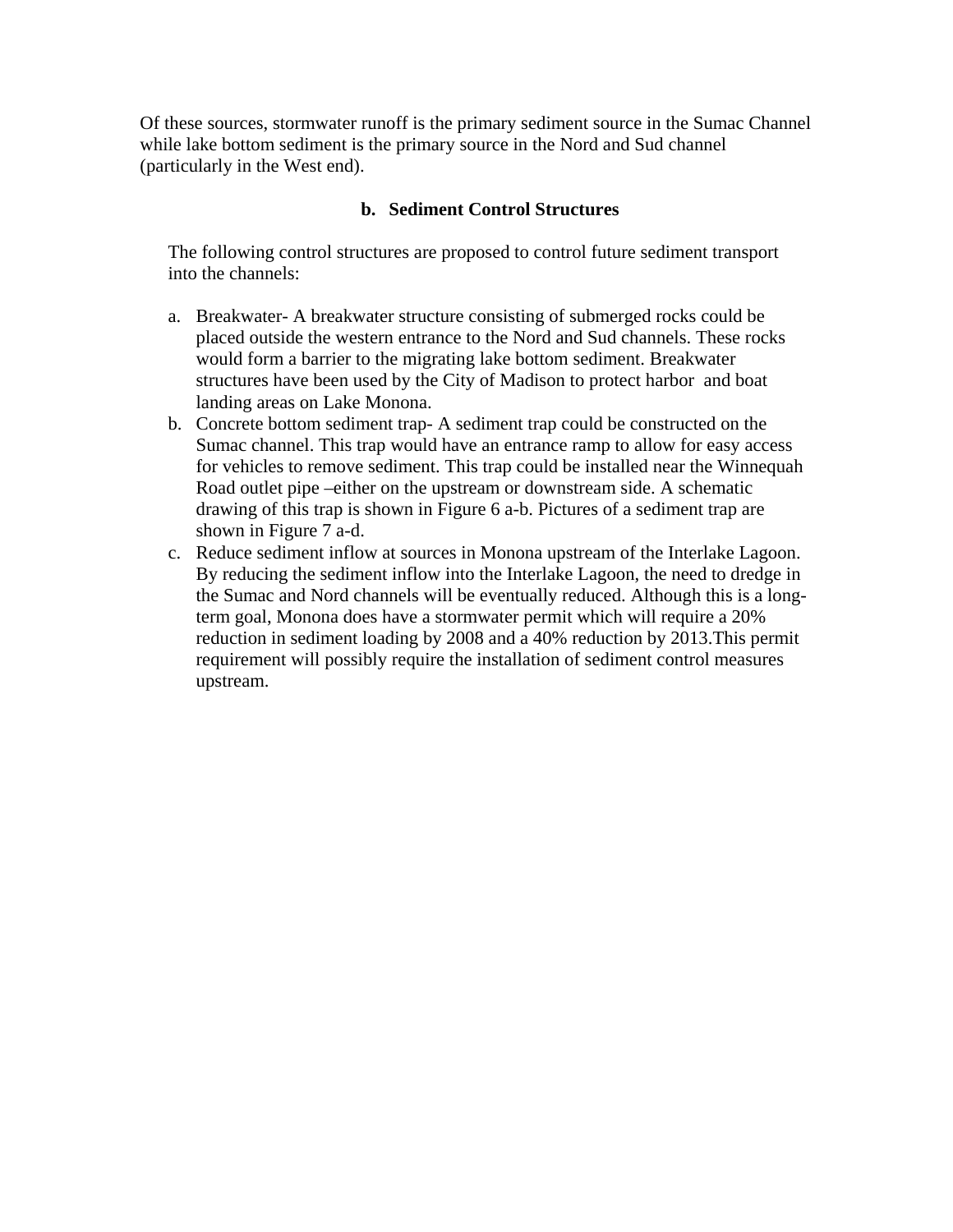Figure 7a- Concrete lined Sediment Trap- Side View

Figure 7b- Concrete lined Sediment Trap- Front View

Figure 7c- Concrete lined Sediment Trap- Front View

Figure 7d- Concrete lined Sediment Trap- Side View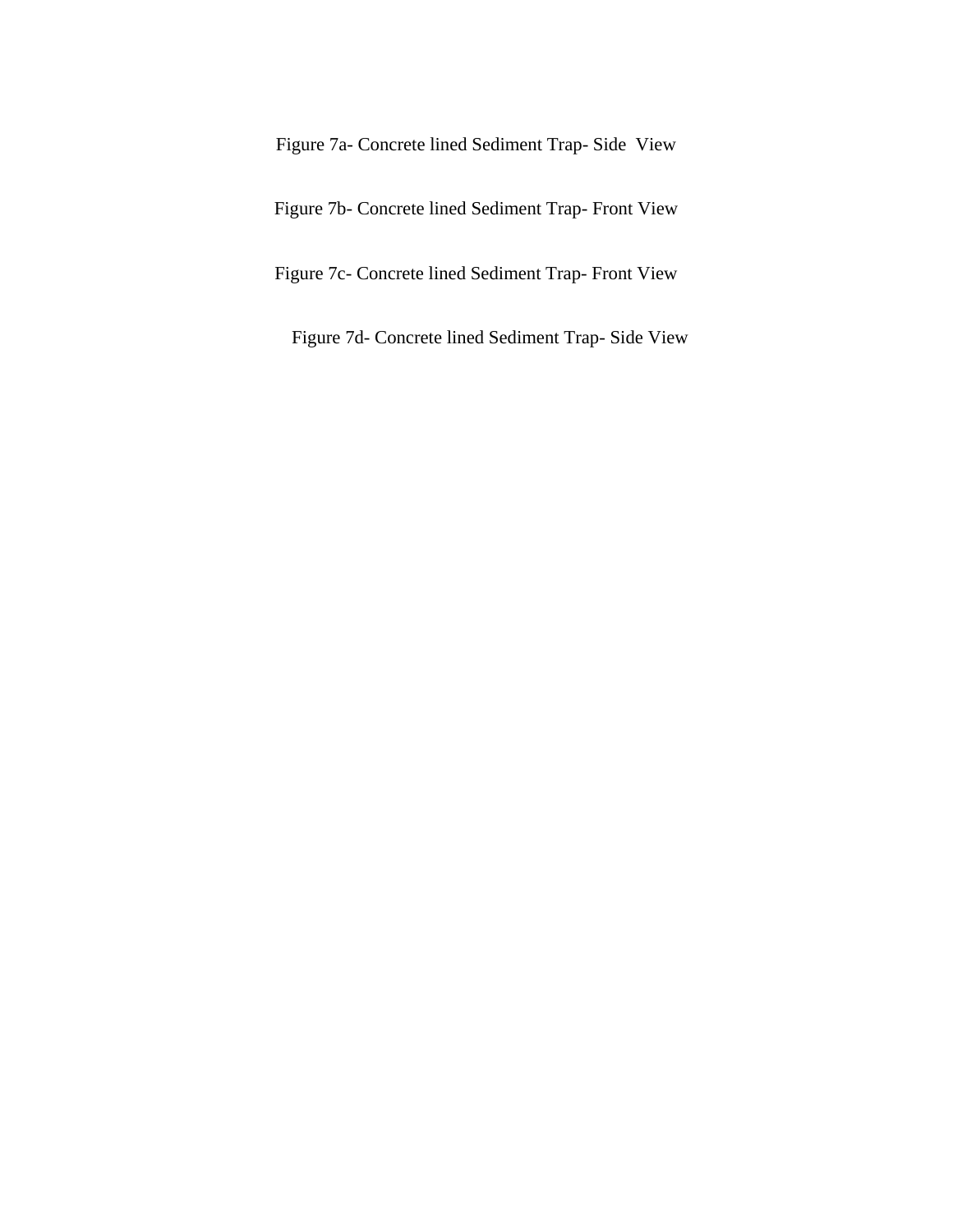#### CHAPTER 4- SEDIMENT REMOVAL VOLUME

The purpose of this chapter is to determine the approximate volume of sediment that can feasibly be removed from these channels. As described in Chapter 2, limited information was available concerning past channel depths or dredging activities. The depth of dredging is the driving factor in determining volumes since the width of these channels is fixed. Several limiting factors were analyzed concerning dredging depths:

• Side Slopes- The channel top widths are between 35 ft wide (Sumac) and 55 to 65 feet wide (Nord and Sud). Most of the channel frontage has a natural bank without any retaining walls. The side slopes needed to achieve greater dredging depths can be steeper than normal particularly on the Sumac Channel. A 3H to 1 V side slope is a typical side slope for many dredging projects. A 2H to 1V side slope is feasible for certain sites. An important parameter to determine how steep the side slopes can be without sloughing or structural failure is the sediment bank composition. If the bank is comprised of a soft, organic, plastic soil , steeper side slopes may not be feasible. However, a sandy, stiff sediment bank can be cut to a steeper side slope. A detailed slope stability analysis is recommended by a geotechnical engineer prior to any sediment removal work.

Installing vertical bulkhead walls along the shoreline would also increase the amount of dredging width and volume. Some landowners along the Sumac Channel have already installed these vertical walls. However, for bulkhead walls to function to increase the dredging width and depth, every property would need a bulkhead wall. Cost estimates for bulkhead walls are from \$20,000 to \$40,000 per property depending on the soil conditions, type of bulkhead wall and local site access conditions. Examples of residential bulkhead walls are shown in Appendix E.

As noted in other reports, the Belle Isle area is a chronically flooded area. Within the past ten years, the residents have experienced structural flooding four times. The bulkhead walls, described above, could also serve a flood control purpose. The Federal Emergency Management Agency (FEMA) issues Pre-Disaster Mitigation (PDM) grants to finance 75%- 87.5% of flood control improvement projects. The City of Monona has already applied for a PDM grant to install two lift stations on the Nord and Sud channel to mitigate flooding. The bulkhead walls, proposed above, have multiple benefits associated with them:

- o Dredging Volume Increase- by allowing the dredging to go deeper and wider due to the vertical control of sediment caused by the walls, and
- o Flood Control Benefit by constructing the top of the bulkhead wall to be above the 100-year floodplain elevation of Lake Monona.
- Utility Conflicts-Another limiting factor is the sanitary and water main crossing of both the Nord and Sud bridges. The utilities were buried under the water surface in a siphon when the bridges were rebuilt in 1983. The sanitary sewer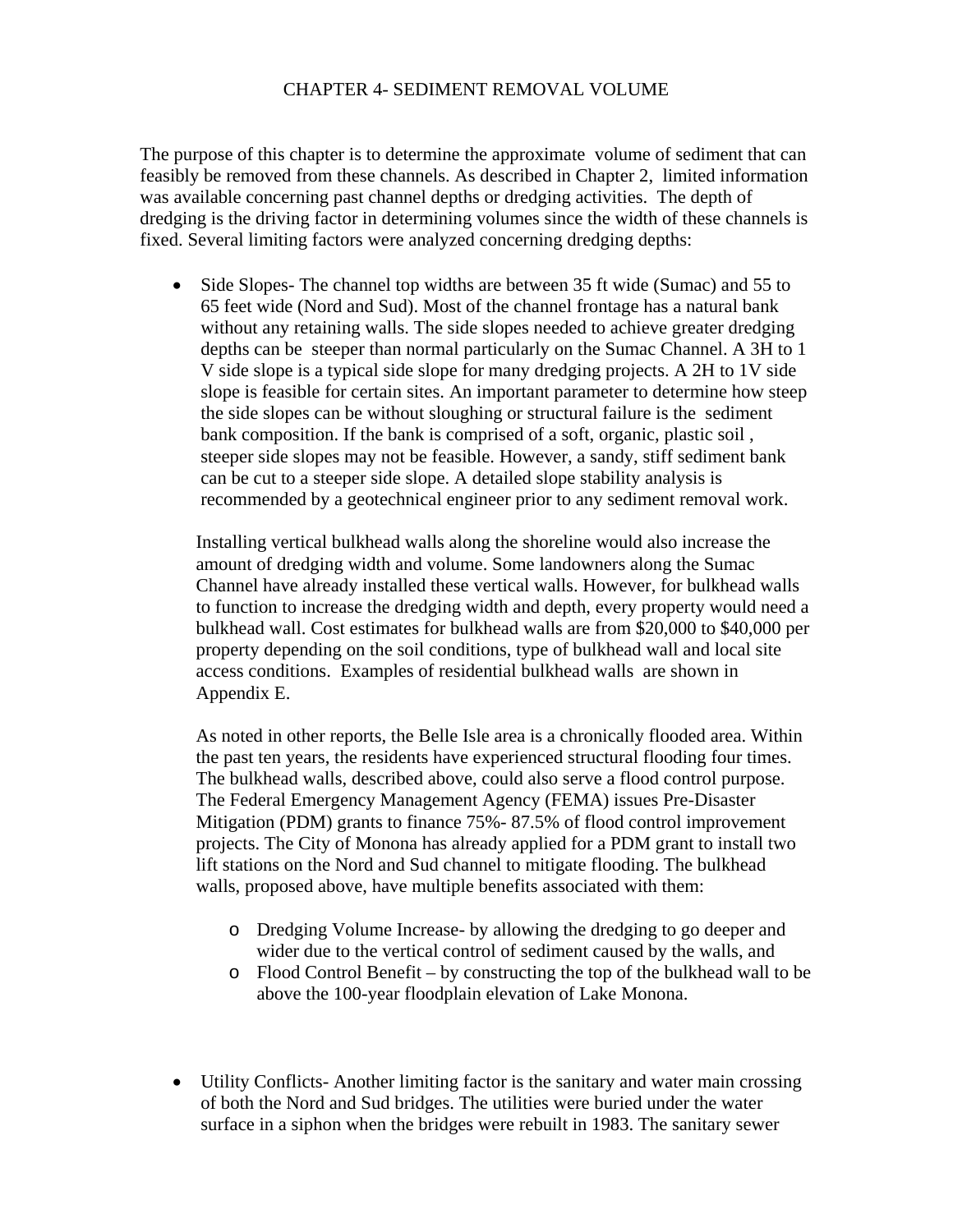siphon was installed 6 inches below the channel bottom. To dredge deeper than the utilities would require moving the utilities to a deeper level.

- Recreational Boating Facility (RBF) grant- The RBF grant can be used to finance 50% of a dredging project (see Chapter 10 for more explanation). The RBF grant can be used for dredging to a depth of 6 feet. The elevation of 6 feet depth in the channels is 839.7 USGS elevation. ( 6 feet from the Summer Minimum Lake level for Monona)
- Existing Docks/Piers extending into the channel- As shown in the channel photographs in Chapter 2, many channel residents have constructed docks which extend into the channel. These docks have foundation circular wood pilings sunk into the bottom of the channel. Information on the piling depths should be obtained before dredging occurs so that the pilings are not exposed during dredging. In general, the dredging operation can work around the dock pilings as long as 17 feet exists between docks (on either side of the channel). They typically leave a 6 foot buffer around the pilings and over excavate around the buffer to account for this. Shore stations and other self-supporting equipment must be removed during the dredging operation. In addition, all known cables in the channel bottom should be removed.

 In consideration of the limiting factors described above, two alternatives were considered for sediment removal depths, volumes and side slopes as described below and shown on the preliminary plans in Appendix D:

- Alternative #1 Remove sediment to 839.6 elevation with a 3:1 side slopes- This alternative is a minimum alternative in that the 839.6 elevation would not require utility relocation at both the Nord and Sud bridge and uses a more typical 3:1 side slope. In addition, funding from the RBF grant would pay for 50% of the total dredging cost.
- Alternative #2- Remove sediment to 837.9 with a 2:1 side slopes- This alternative , as described above, has a number of concerns:
	- o the sanitary sewer siphon would need to be lowered,
	- o a slope-stability analysis would need to be performed on the channel banks to determine if the steeper 2:1 slope is stable, and
	- o the City would need to pay the additional depths below 6 feet without the RBF grant.

However, the depths would be deeper so that the dredging would last longer and the channels would be swimmable and divable with an approximate 7 foot depth.

The dredging depths, volumes and dewatering areas associated with these two alternatives are shown in Table 2 below.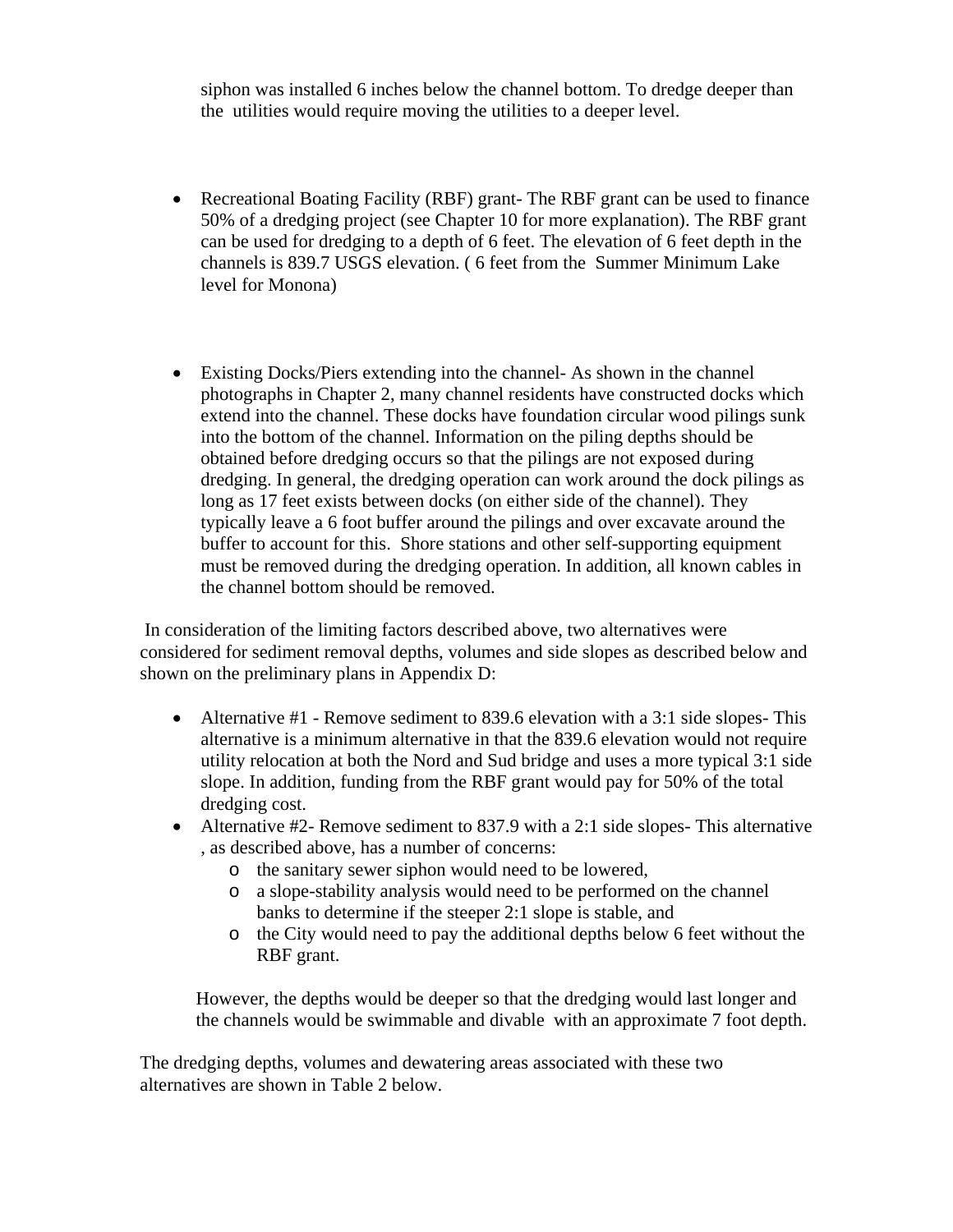| <b>Alternative</b> | <b>Depth</b> | Volume            | <b>Dewatering Area</b> |
|--------------------|--------------|-------------------|------------------------|
|                    | <b>Ft</b> )  | $({\bf C}{\bf Y}$ | <b>Regd</b>            |
|                    |              |                   | (Acre) w 6 ft berms    |
|                    | 5.1          | 7100              |                        |
| #2                 | 6.8          | 17000             |                        |

# **TABLE 2 – Sediment Removal Depths and Volumes**

Opinions of probable cost to deepen the sanitary siphon at the Nord and Sud bridge range from \$75,000 to \$100,000 per utility siphon relocation. (Henshue Construction)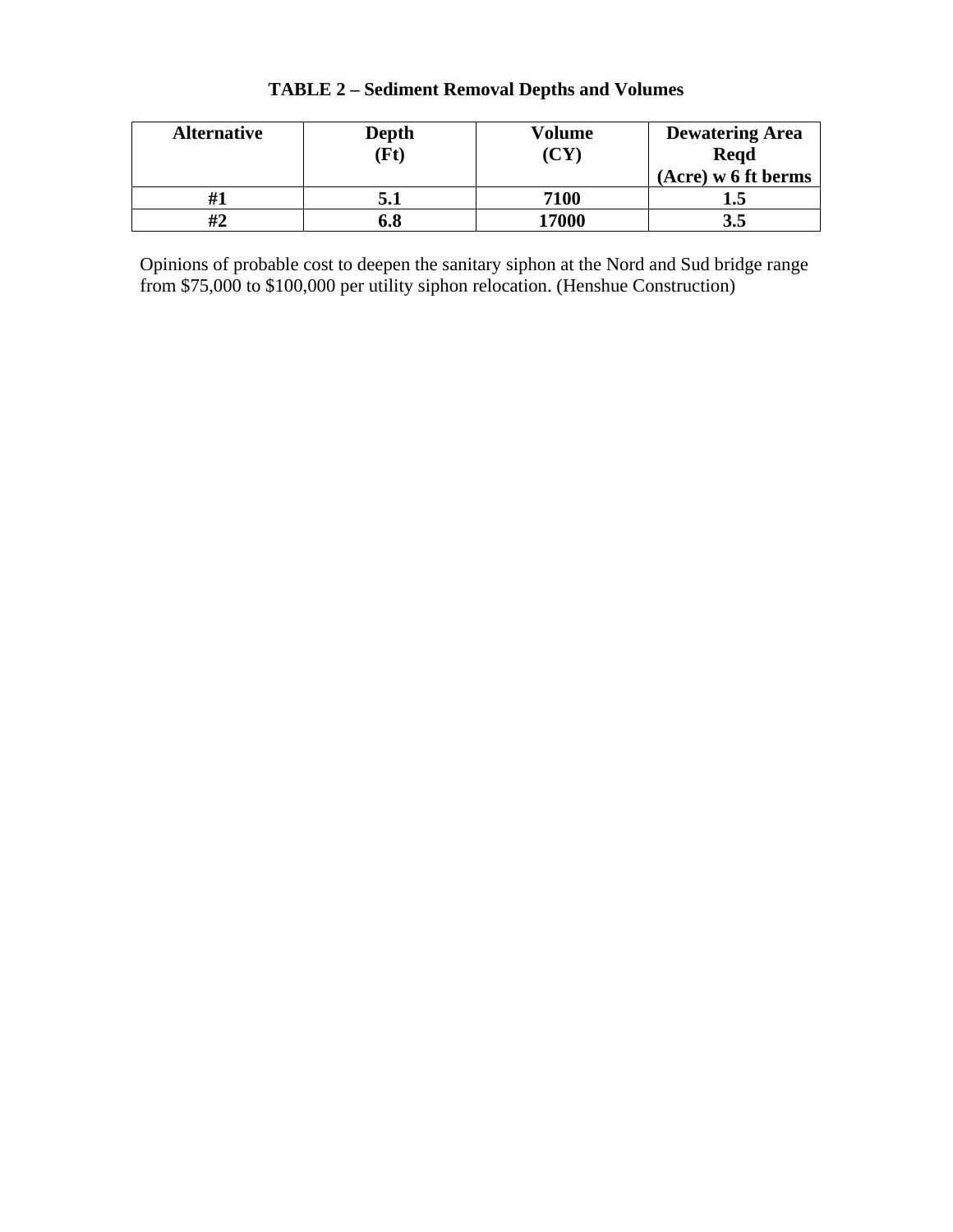#### CHAPTER 5- COURTESY PIER AT WINNEQUAH RD

As part of this feasibility study, the placement of a floating dock at the downstream, south side of the Winnequah Road culvert crossing was investigated. A city parking lot is located at this site. The dock would be approximately 8 feet wide and 20 feet long. A portable restroom or bait vending machine could be placed here. This dock would provide fisherman with a safe place to fish from the shore and also provide a courtesy location for people to use the restroom once on the lake.

The lot on the southeast corner of the Winnequah bridge is owned by the City of Monona. In conversations with the owner of Rutabaga, he has agreed to finance the construction of a shelter structure to assist people in changing clothes and kayak unloading. The WDNR has a sport-fishing dock program which would fund 100% of the cost to install a pier. Access to this lot would be by an ADA accessible ramp from the Winnequah Road parking lot. Pictures of docks are shown in Figure 8.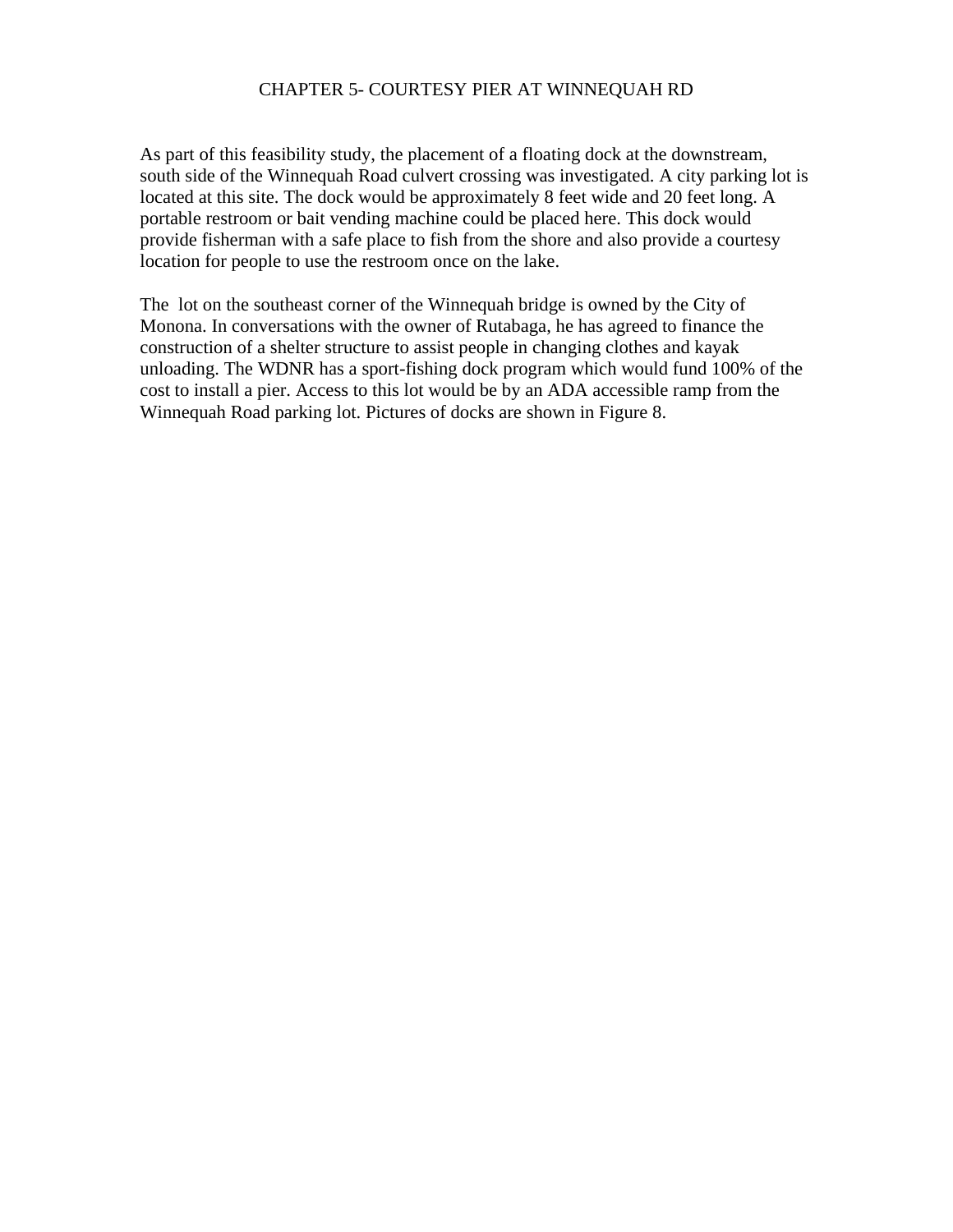## CHAPTER 6- SEDIMENT REMOVAL METHOD

The purpose of this chapter is to describe the different techniques available to remove sediment. Dredging can be of two types- either mechanical or hydraulic. The choice of which method is determined by a number of factors including:

- Chemical constituency of soil- If a chemical analysis shows toxic material in the dredge material then mechanical dredging is needed to transport the material to a landfill.
- Location of nearby dewatering site- If a site is located close to the dredging which is open and suitable for dewatering, hydraulic dredging is possible. These sites should be 3000 feet or closer to the dredging site to avoid expensive pumping costs.
- Barge accessibility- Mechanical dredging is often performed by a dragline and the dredge material loaded on a barge. Barges cannot enter a small channel with little bottom clearance. However, Kori amphibious excavators can remove sediment from extremely shallow channels and load the barge out in the deeper water of a lake. These excavators are used to dredge swamps in the southeastern part of the country.

Channel bottom sediment was analyzed at a state laboratory for various organic and inorganic parameters as described in Chapter . Based on the analytical results, the WDNR has determined that the sediment can be disposed on-site. (See Appendix 4). Several onsite disposal sites exist as describe in Chapter 9.

Based on the location of several disposal sites close to the project and the suitability for on-site disposal, hydraulic dredging was selected to remove sediment and restore these channels.

Pictures of hydraulic dredging are shown in Figure . Several dredging contractors were contacted to obtain a preliminary cost estimate for hydraulic dredging. These contractors estimated the mobilization cost and de-mobilization cost to be between \$10,000 to \$45,000 (depending on the size of the dredge used). A 10-inch discharge line will pump 5000 to 6000 gallons per minute while an 8-inch discharge will pump between 2600 to 2700 gpm. The estimate for dredging ranged from \$6 to \$9 per cubic yard of sediment. Both contractors' estimates ranged from  $\_\_$  to  $\_\_$  with one charging less per cubic yard and more to set up while the other charged less to set up and more per cubic yard.

.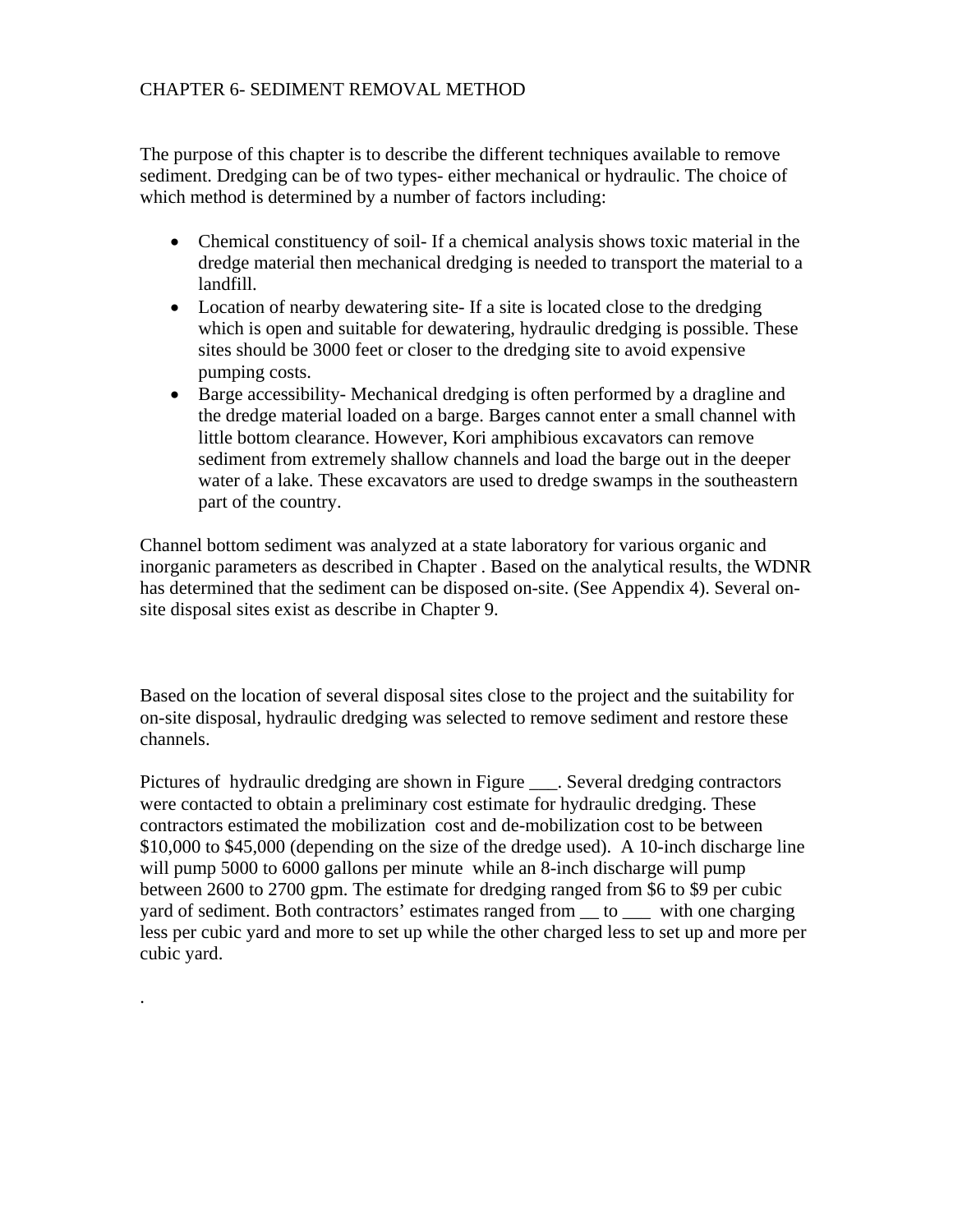#### CHAPTER 7- Floating Dock at Winnequah Rd Parking lot

As part of this feasibility study, the placement of a floating dock at the downstream, south side of the Winnequah Road culvert crossingb was investigated. A city parking lots is located at this site as shown in Figure \_\_. The dock would be approximately 8 feet wide and 20 feet long. A portable restroom or bait vending machine could be placed here. This dock would provide fisherman with a safe place to fish from the shore and also provide a courtesy location for people to use the restroom once on the lake.

The lot on the southeast corner of the Winnequah bridge is owned by the City of Monona. In conversations with the owner of Rutabaga, he has agreed to finace the construction of a shelter structure to assist people in changing clothes and kayak unloading. The WDNR has a sport-fishing dock program which would fund 100% of the cost to install a pier. Access to this lot would be by an ADA accessible ramp from the Winnequah Road parking lot . Pictures of docks are shown in Figure .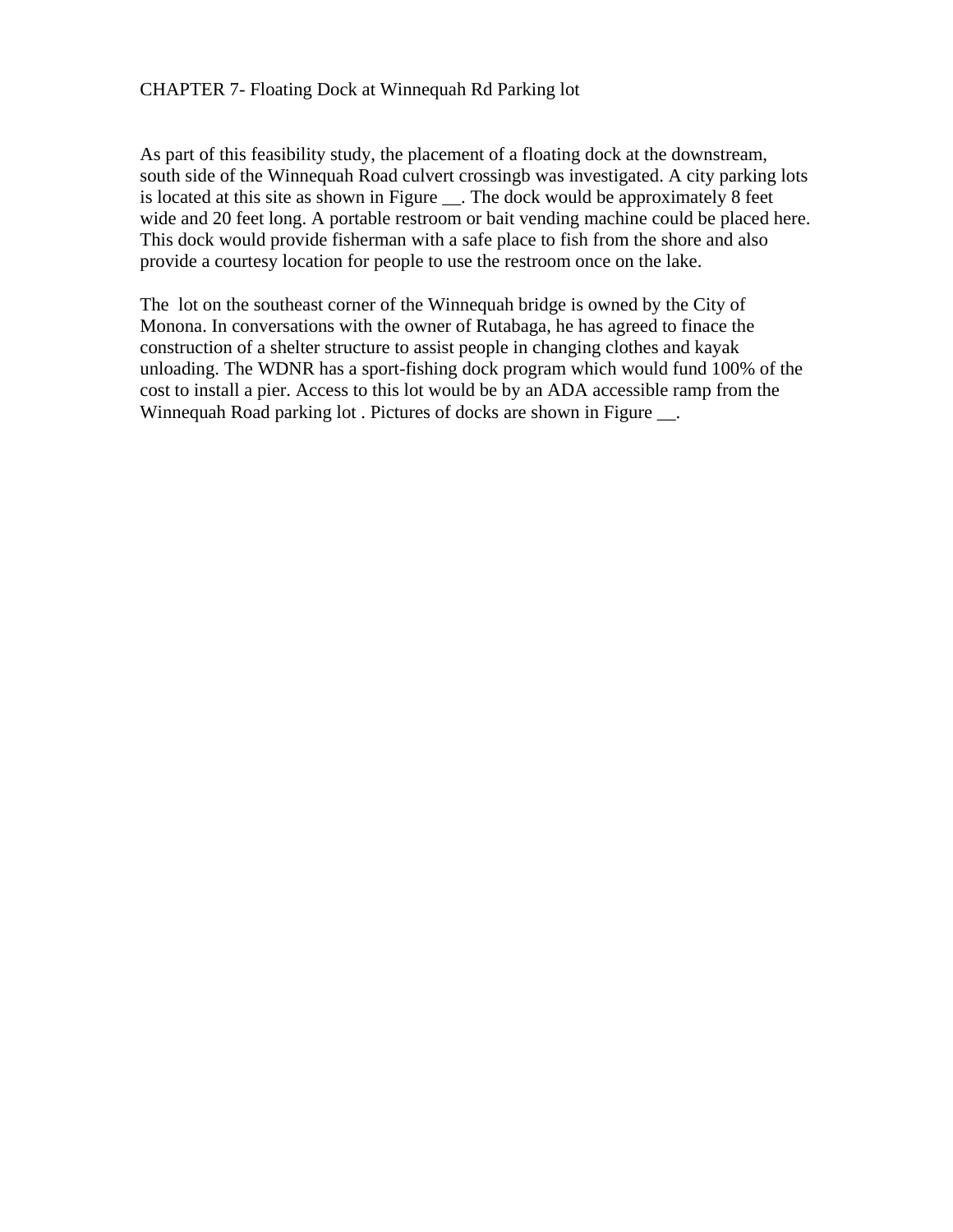## CHAPTER 8- SEDIMENT REMOVAL METHOD AND COST

The purpose of this chapter is to describe the different techniques available to remove sediment. Dredging can be of two types- either mechanical or hydraulic. The choice of which method is determined by a number of factors including:

- Chemical constituency of soil- If a chemical analysis shows toxic material in the dredge material then mechanical dredging is needed to transport the material to a landfill.
- Location of nearby dewatering site- If a site is located close to the dredging which is open and suitable for dewatering, hydraulic dredging is possible. These sites should be 3000 feet or closer to the dredging site to avoid expensive pumping costs.
- Barge accessibility- Mechanical dredging is often performed by a dragline and the dredge material loaded on a barge. Barges cannot enter a small channel with little bottom clearance. However, Kori amphibious excavators can remove sediment from extremely shallow channels and load the barge out in the deeper water of a lake. These excavators are used to dredge swamps in the southeastern part of the country.

Channel bottom sediment was analyzed at a state laboratory for various organic and inorganic parameters as described in Chapter 7. On-site disposal is allowable for the channel bottom sediment.

A nearby disposal site is Oneida Park. This triangular lot is approximately 2 acres in size within 3000 feet of the channel. Another disposal site within 3000 feet is the public lands along Healy Street between the ball diamonds and the parking lot. These two potential disposal areas are shown in Figure 9 a- d.

Based on the location of several disposal sites close to the project and the suitability for on-site disposal, hydraulic dredging was selected to remove sediment and restore these channels.

Pictures of hydraulic dredging are shown in Figure 10 a-c. Several dredging contractors were contacted to obtain a preliminary cost estimate for hydraulic dredging. These contractors estimated the mobilization cost and de-mobilization cost to be between \$10,000 to \$45,000 (depending on the size of the dredge used). A 10-inch discharge line will pump 5000 to 6000 gallons per minute while an 8-inch discharge will pump between 2600 to 2700 gpm. The estimate for dredging ranged from \$6 to \$9 per cubic yard of sediment. Both contractors' estimates ranged from \$11 to \$14 with one charging less per cubic yard and more to set up while the other charged less to set up and more per cubic yard.

.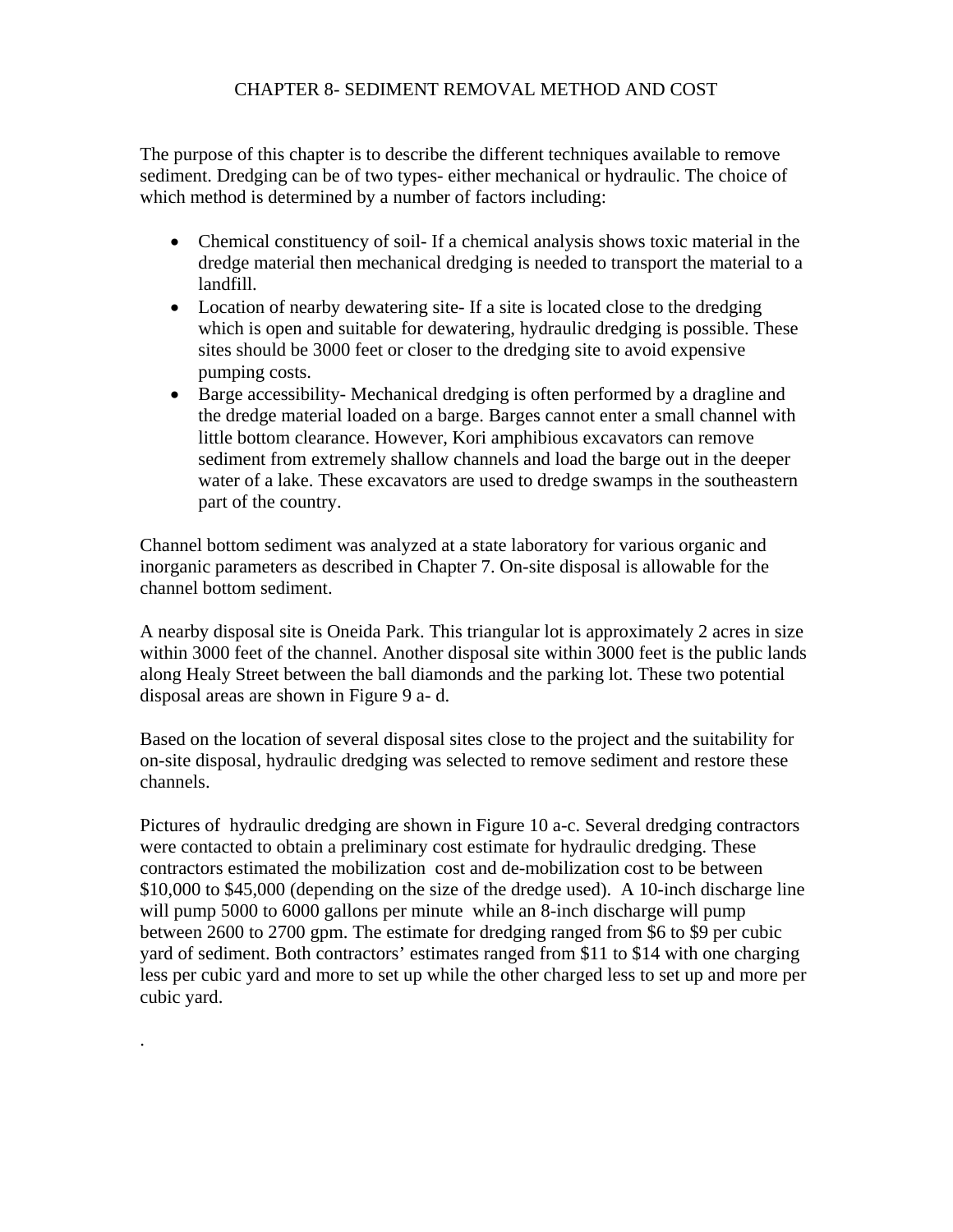

Figure 9 c- Oneida Park



Figure 9 d- Oneida Park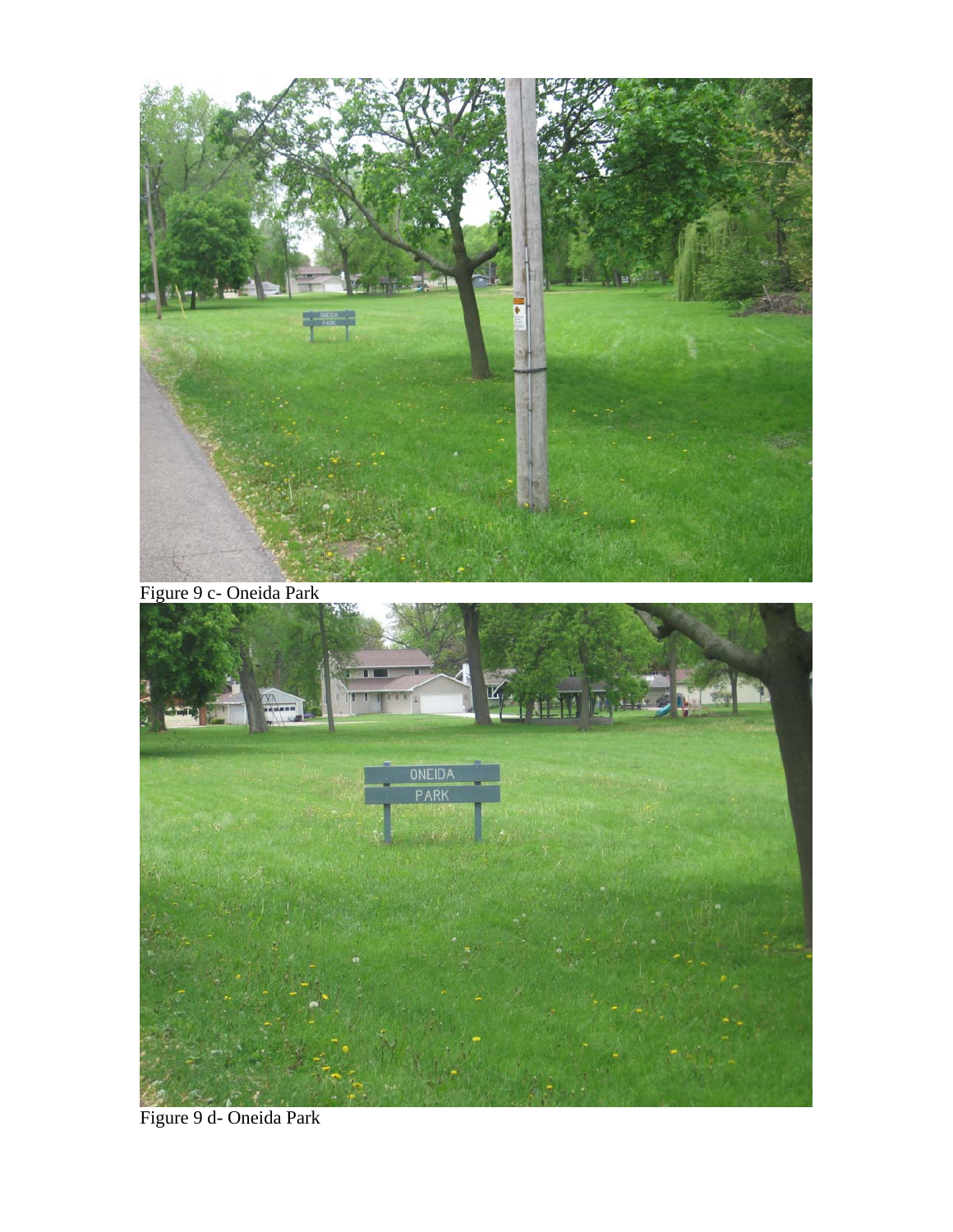## CHAPTER 9- FUNDING SOURCES FOR SEDIMENT REMOVAL

A number of funding sources exist for this project including the:

Recreational boating facility grant- The Recreational Boating Facilities program, authorized under section 30.92 of the Wisconsin Statutes encourages the development of recreational boating facilities and related activities by providing cost sharing assistance to municipalities. The city could receive a grant for 50% of the cost of dredging .

An integral portion of these grants is that the project provides or improves public access to lakes and motorboat travel. Dredging of a channel of a waterway is covered under the grant to the degree necessary to accommodate recreational watercraft. Eligible costs include engineering, soil borings, dredging and mobilization; construction of a temporary holding area; and transportation of dredge spoils. The RBF grant application must be submitted and presented to the Waterway Commission which meets quarterly. The chapter 30 permit must be obtained before the grant presentation to the Waterways Commission. The RBF grant can only be used for dredging purposes by a municipality once every ten years.

Fish America Foundation grant- The Fish America foundation unites the sport-fishing industry with conservation groups, government natural resource agencies, corporations and charitable foundations to invest in fish and habitat conservation and research across the country. The Fish America foundation has grown over the years and now provides nearly \$1 million in matching grants each year to community partners, supporting conservation projects in all 50 states. Over the last twenty years, Fish America provided more than \$6 million for more than 750 grass roots conservation projects nationwide. 66 fish restoration projects were funded in Wisconsin ranging from \$2,000 to \$20,000.

Sport Fish Restoration Grant- The Federal Aid in Sport Fish Restoration Act provides a funding source for management, conservation and restoration of fishery resources. The Sport Fish Restoration program is funded by revenues collected from the manufacturers of fishing rods, reels, creels, lures, flies and artificial baits through an excise tax to the US Treasury. Appropriate state agencies are the only entities eligible to receive grant funds. Each state's share is based 60% on its licensed anglers and 40% on its land and water area. No state receives more than 55% or less than 1%. The program is a costreimbursement program where the state covers the full amount of an approved project and then applies for reimbursement through Federal Aid for up to 75% of the project expenses.

EPA Clean Lakes Program under Section 319 grants - Clean Water Act Section 319(h) funds are provided only to designated state and tribal agencies to implement their approved nonpoint source management programs. State and tribal nonpoint source programs include a variety of components, including technical assistance, financial assistance, education, training, technology transfer, demonstration projects, and regulatory programs. Each year, EPA awards Section 319(h) funds to states in accordance with a state-by-state allocation formula that EPA has developed in consultation with the states.

The May 1996 guidance states that "(s)ection 319 funds should not be used for in-lake work, such as aquatic macrophyte harvesting or dredging, unless the sources of pollution have been addressed sufficiently to assure that the pollution remediated will not occur."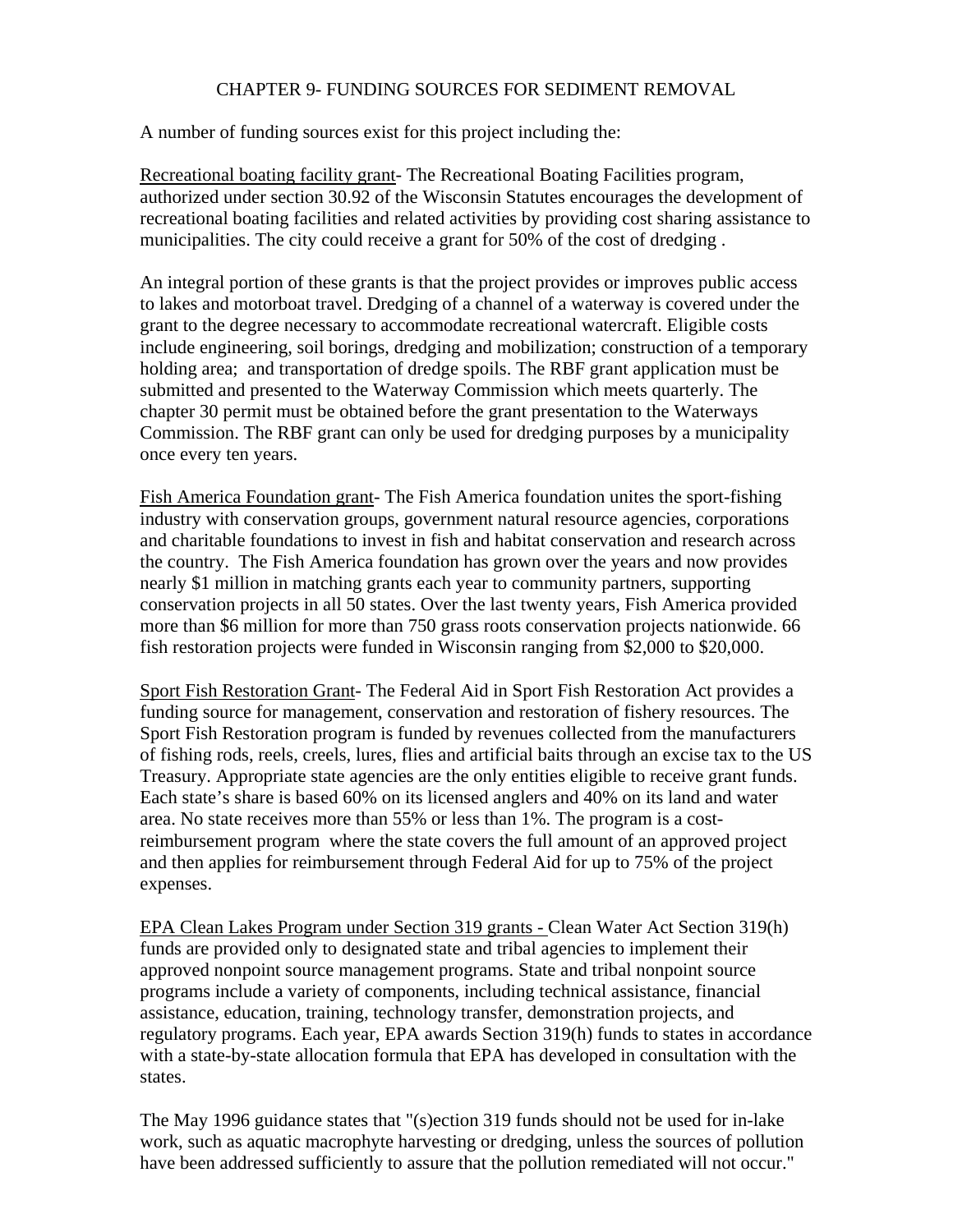Restrictions were put on in-lake work such as aquatic macrophyte harvesting and dredging due to concerns that the sources of the pollution need to be addressed first and also due to cost considerations.

National Fish and Wildlife Foundation grants-The National Fish and Wildlife Foundation operates a conservation grants program that awards matching grants, on a competitive basis, to eligible grant recipients, including federal, tribal, state, and local governments, educational institutions, and non-profit conservation organizations. Project proposals are received on a year-round, revolving basis with two decision cycles per year. Grants typically range from \$10,000-\$150,000, based upon need. Matching grants are awarded to projects that:

- Address priority actions promoting fish and wildlife conservation and the habitats on which they depend;
- Work proactively to involve other conservation and community interests;
- Leverage available funding; and
- Evaluate project outcomes.

A number of other payment options exist:

Local landowners- The landowners with lots abutting the channel and lakeshore could be assessed a portion of the dredging cost. Although all of the city residents will benefit from dredging the boat landing, the dredging of the channel will primarily benefit the local property owners.

Dane County- Dane County is responsible for controlling erosion control and sediment transport within the Yahara Lakes watershed. Since the Lake bottom sediment originates from areas outside of the City, the County should be participate in the cost of sediment removal.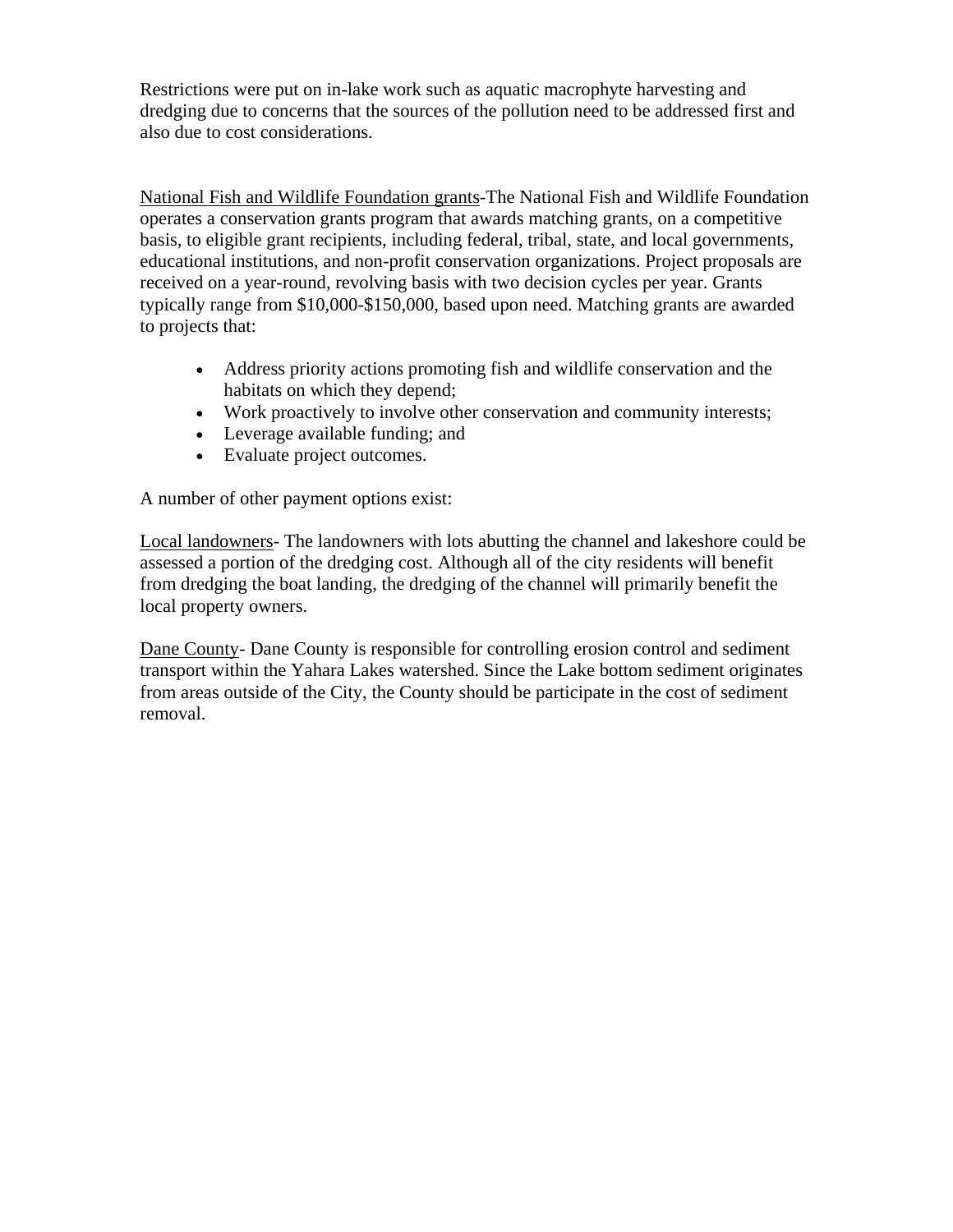# CHAPTER 10 – REOMMENDATIONS

Based on this feasibility report, the following are recommended:

- Prepare and submit to WDNR a Chapter 30 permit application for sediment removal activity,
- Prepare and submit RBF grant application to WDNR
- Conduct geotechnical slope stability analysis for banks of Nord, Sud and Sumac channel to determine maximum side slope for sediment removal,
- Prepare final design plans for sediment removal activity suitable for bidding purposes including survey, dewatering chamber, pore water discharge permit etc.
- Pursue Dane County Urban Water quality grant funds to install a sediment trap below Winnequah Road.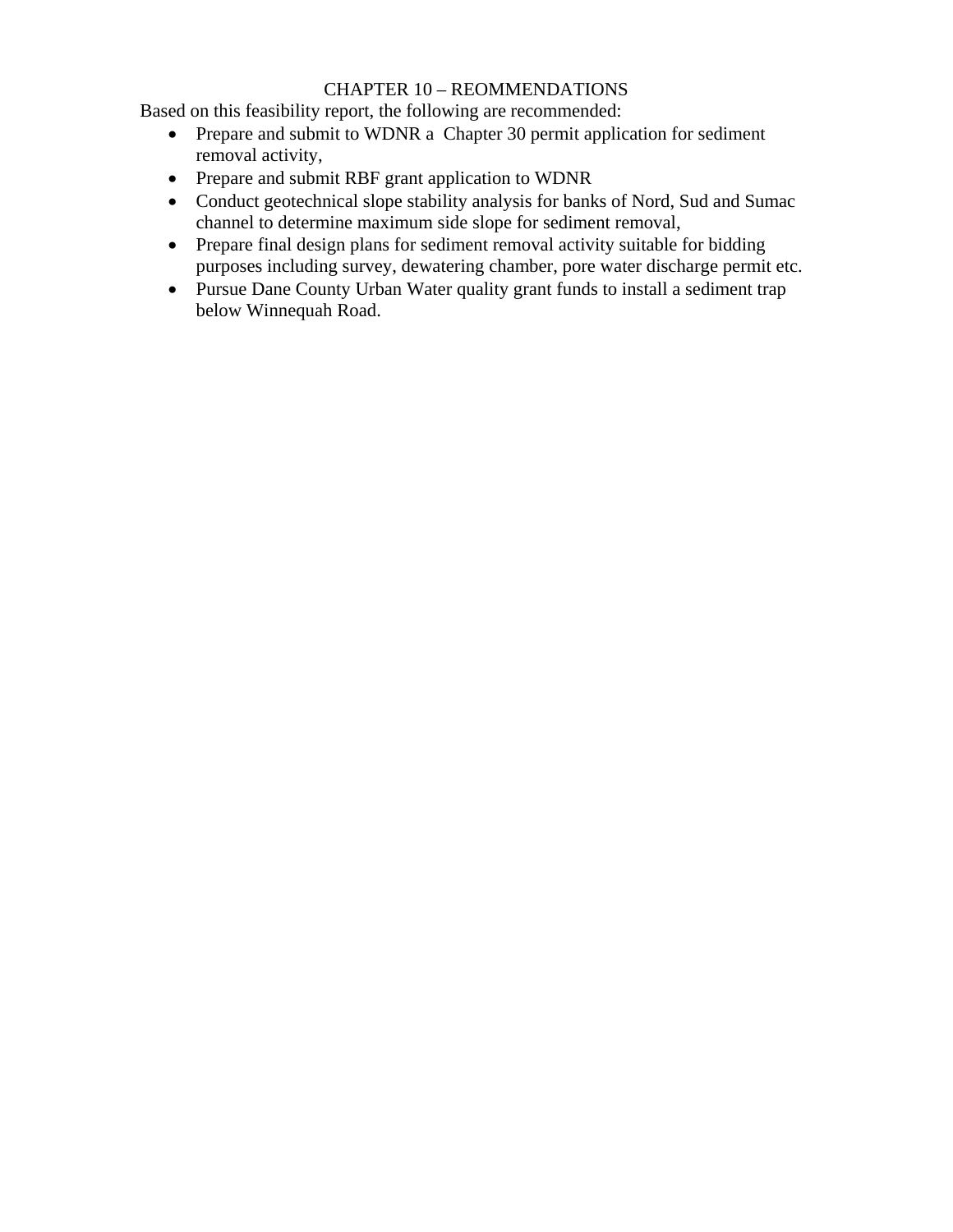# CHAPTER 11- FUNDING SOURCES FOR SEDIMENT REMOVAL

A number of funding sources exist for this project including the:

Recreational boating facility grant- The Recreational Boating Facilities program, authorized under section 30.92 of the Wisconsin Statutes encourages the development of recreational boating facilities and related activities by providing cost sharing assistance to municipalities. The city could receive a grant for 50% of the cost of dredging .

An integral portion of these grants is that the project provides or improves public access to lakes and motorboat travel. Dredging of a channel of a waterway is covered under the grant to the degree necessary to accommodate recreational watercraft. Eligible costs include engineering, soil borings, dredging and mobilization; construction of a temporary holding area; and transportation of dredge spoils. The RBF grant application must be submitted and presented to the Waterway Commission which meets quarterly. The chapter 30 permit must be obtained before the grant presentation to the Waterways Commission. The RBF grant can only be used for dredging purposes by a municipality once every ten years.

Fish America Foundation grant- The Fish America foundation unites the sport-fishing industry with conservation groups, government natural resource agencies, corporations and charitable foundations to invest in fish and habitat conservation and research across the country. The Fish America foundation has grown over the years and now provides nearly \$1 million in matching grants each year to community partners, supporting conservation projects in all 50 states. Over the last twenty years, Fish America provided more than \$6 million for more than 750 grass roots conservation projects nationwide. 66 fish restoration projects were funded in Wisconsin ranging from \$2,000 to \$20,000.

Sport Fish Restoration Grant- The Federal Aid in Sport Fish Restoration Act provides a funding source for management, conservation and restoration of fishery resources. The Sport Fish Restoration program is funded by revenues collected from the manufacturers of fishing rods, reels, creels, lures, flies and artificial baits through an excise tax to the US Treasury. Appropriate state agencies are the only entities eligible to receive grant funds. Each state's share is based 60% on its licensed anglers and 40% on its land and water area. No state receives more than 55% or less than 1%. The program is a costreimbursement program where the state covers the full amount of an approved project and then applies for reimbursement through Federal Aid for up to 75% of the project expenses.

EPA Clean Lakes Program under Section 319 grants - Clean Water Act Section 319(h) funds are provided only to designated state and tribal agencies to implement their approved nonpoint source management programs. State and tribal nonpoint source programs include a variety of components, including technical assistance, financial assistance, education, training, technology transfer, demonstration projects, and regulatory programs. Each year, EPA awards Section 319(h) funds to states in accordance with a state-by-state allocation formula that EPA has developed in consultation with the states.

The May 1996 guidance states that "(s)ection 319 funds should not be used for in-lake work, such as aquatic macrophyte harvesting or dredging, unless the sources of pollution have been addressed sufficiently to assure that the pollution remediated will not occur."